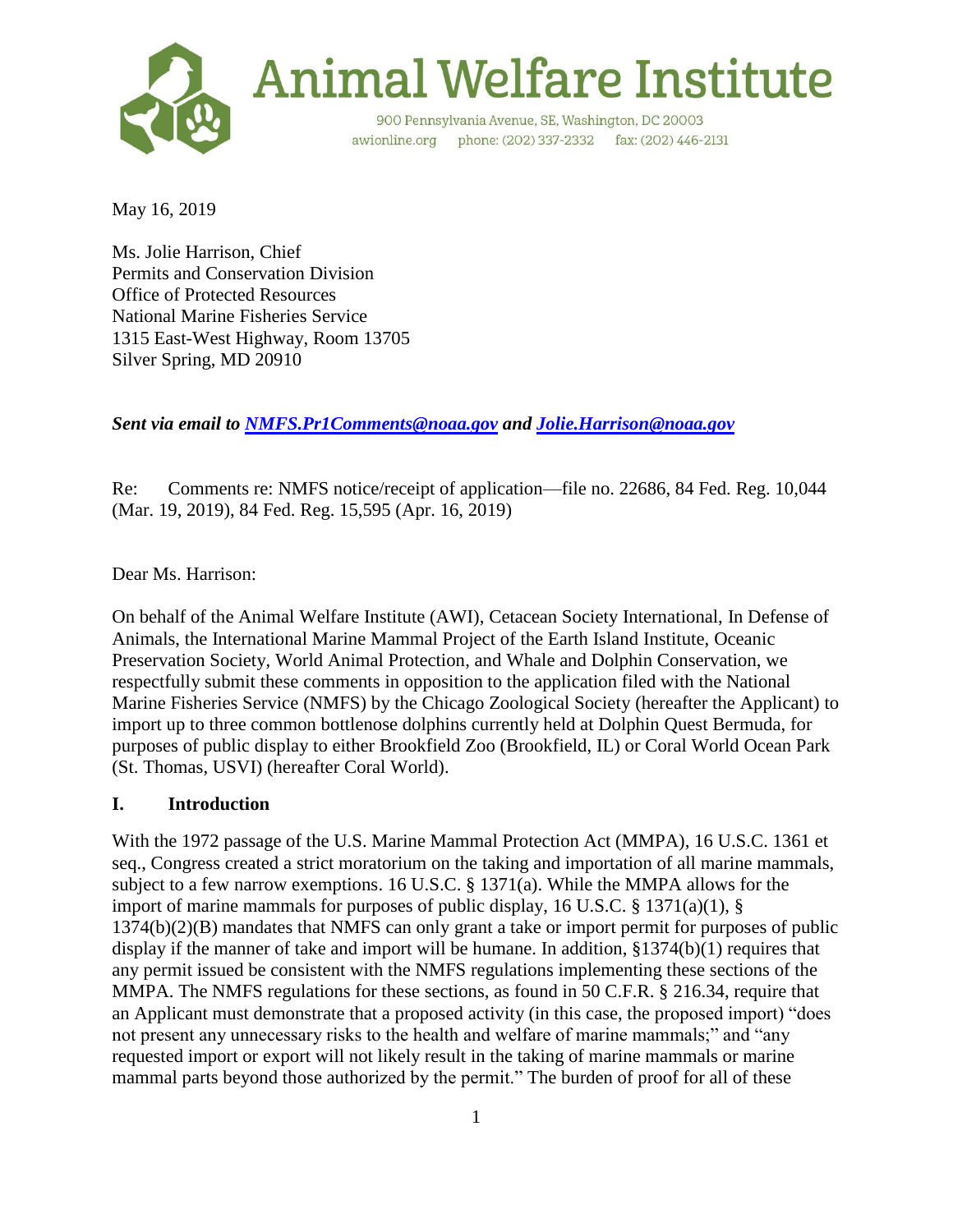regulatory requirements rests with the Applicant. 16 U.S.C. § 1374(d)(3) and 50 C.F.R. § 216.34(a).

To the extent possible, we will attempt to first address our general concerns, followed by those concerns specific to Brookfield Zoo or Coral World—there may, however, be some overlap of discussion.

# **II. Hearing Request**

As an initial matter, based on the information we present below, we respectfully reiterate our previous request that NMFS hold at least one public hearing on this issue, and ideally three hearings—one in St. Thomas, one in Chicago, and one at NMFS headquarters in Silver Spring, MD, to give all concerned citizens and organizations the opportunity to weigh in on this import request and to hear each other out. If only one hearing is held, it should be in St. Thomas, to allow the greatest number of concerned citizens to attend. This issue is sufficiently controversial to warrant such a hearing in St. Thomas, as Coral World's dolphin enclosure is newly built and has been opposed by many on the island (as well as from the mainland and internationally) since it was first publicly proposed in 2012.

## **III. General Concerns**

# *A. Vague Nature of the Application*

As a general matter, we object to the vague nature of this application. While the Applicant has offered additional details in the revised application and supplemental documents published with NMFS's notice of extension of the comment period on April 16, 2019, at 84 Fed. Reg. 15,595, there are still details that need to be clarified.

The application now states that two of the dolphins, NOA0010213 (born 3/30/2015) and NOA0006620 (born 4/1/2010) will *tentatively* be going directly to Coral World, while the third dolphin, NOA0010155 (born 3/31/2014), could be going to *either* Brookfield Zoo *or* Coral World. It is inappropriate for the Applicant to ask the agency to consider placement of any of these dolphins at *either* Brookfield Zoo *or* Coral World, two facilities that could not be more different. Brookfield Zoo has a long-established tank enclosure for its dolphins, while Coral World has a brand-new sea pen located in a body of water that regularly fails water quality testing under the U.S. Clean Water Act (CWA), 33 U.S.C. § 1251 et seq., among other issues discussed below. Any import permit application should clearly state the actual destination(s) of all the animals under consideration. The concerns and legal issues raised in this instance by one facility are completely different from those raised by the other.

Demonstrating just how imprecise this application is with regard to the ultimate destination of these dolphins, on September 26, 2018, Brookfield Zoo submitted a letter to NMFS stating that dolphins NOA0010213, NOA0010155, and NOA0006620 were going to Brookfield Zoo; just two months later, on November 25, a letter from Coral World to NMFS stated the same dolphins were going to Coral World (see original Document 5 of the application file, pdf pages 29-30 of supplemental application documents). What seems to be missing from the file is additional documentation providing an update from the Applicant.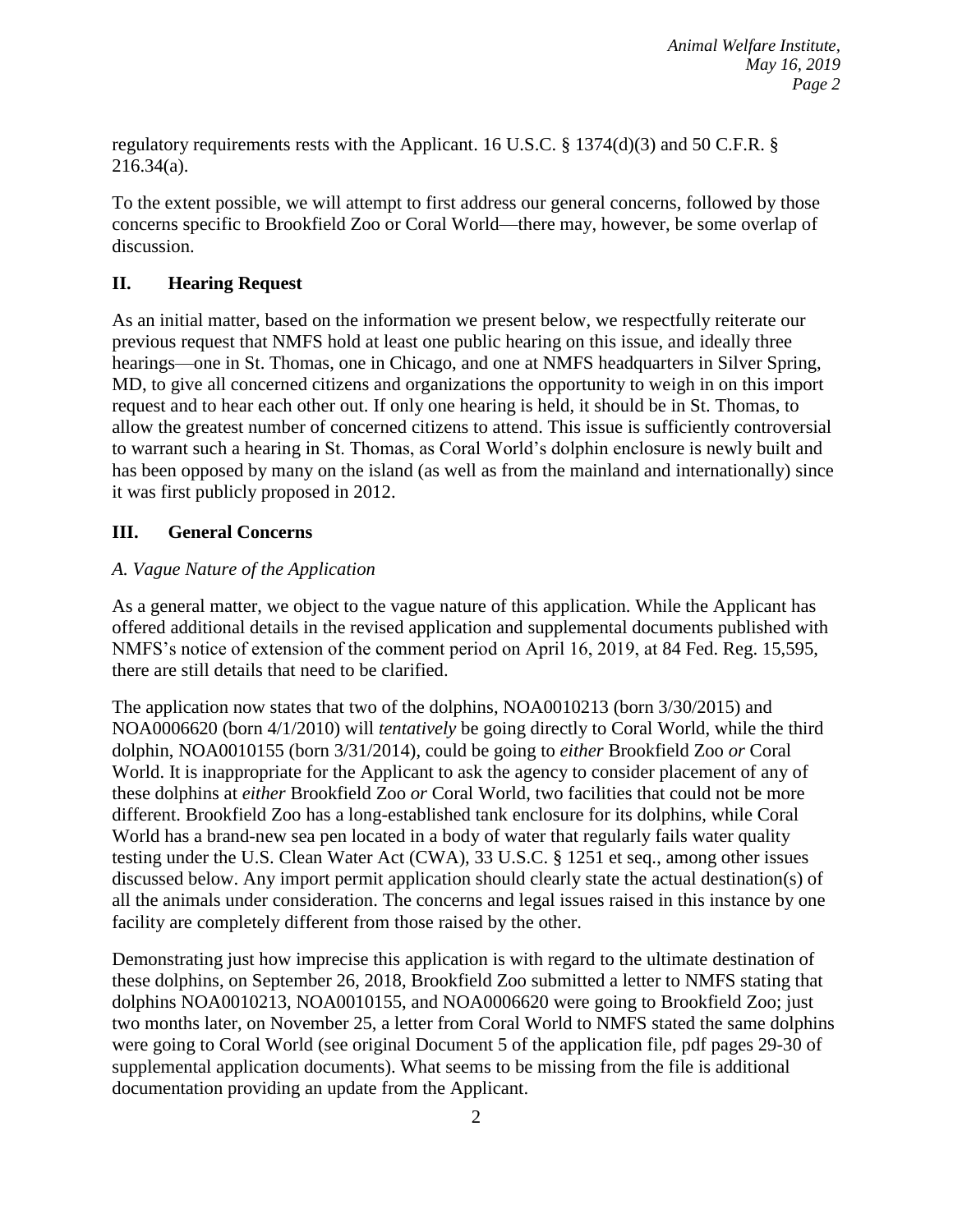Now, after the April 2019 revision, the application states that "the tentative proposal is to transport two females to Coral World, with Brookfield Zoo as an alternative destination. The remaining animal may be transported either to Coral World or Brookfield Zoo in the future." Of most concern to us is the possibility that the animals would be imported to Brookfield Zoo only to be transferred to Coral World at some near-future date (see Section IV below).

Despite these clarifications, the permit application is still vague regarding when the import will occur. The application states that the transport will occur any time within a 5-year timeframe, from 05/01/2019 to 04/30/2024, or "soon after issuance of the permit" (whenever that may be). This is unacceptable. While we oppose this import outright and do not mean to suggest in any way that a transport should occur sooner than later, it should be obvious that the more time that passes between the issuance of the permit and the transport, the more certain conditions (e.g., water quality, especially at Coral World; health of the dolphins either at Dolphin Quest Bermuda or at the destination facility; staff turnover) might shift in ways that could prove harmful to the dolphins or simply alter the original application conditions to the extent that the transport will occur under conditions on which the public did not actually have the opportunity to comment.

Furthermore, the application is still somewhat vague as to the destination of the first two dolphins and completely vague as to the destination of the third dolphin. All three dolphins are females, either currently of breeding age or achieving sexual maturity during the 5-year period requested in the permit application. The Applicant's rationale for this vagueness is that there is a "long-range population sustainability strategy and breeding loans between entities." Application at p. 2. This is meaningless to those participating in this public comment period without an understanding of that strategy, a description of which is not provided.

It is possible that the facilities have been deliberately vague because Coral World, currently holding four dolphins, is limited to six (under local permits) during the enclosure's first year of operation (the application states that Coral World is planning on housing six dolphins, without mentioning this number restriction is lifted after the first year, with ten dolphins on a permanent basis and up to 18 dolphins on a temporary basis once captive breeding is underway). It may be that, if the import occurs next year or beyond, then all three dolphins will be sent to Coral World. If so, then the application should be clear about this plan.

As a result of the lack of specificity about the final destination, the application is also vague about which facility's personnel will conduct the dolphin transfers. The application provides a list of people from each facility who would supervise the transport; one assumes exactly which personnel would be involved would depend on the dolphins' actual final destination. Given the high level of risk involved with transporting dolphins (see below), a precise, detailed plan is critical and certain details will surely differ between a transport to a concrete, inland tank enclosure in Chicago and a coastal sea pen enclosure in St. Thomas.

At best, the application appears premature. It is still not clear precisely *where* the dolphins are going or which facility's personnel will actually be involved in the transport. It is not clear *when*  the transport will occur (and the application provides a very broad time period during which it may occur). Unless and until the Applicant is (more) certain about the details of this import, we believe strongly that NMFS should recommend the withdrawal of this application and its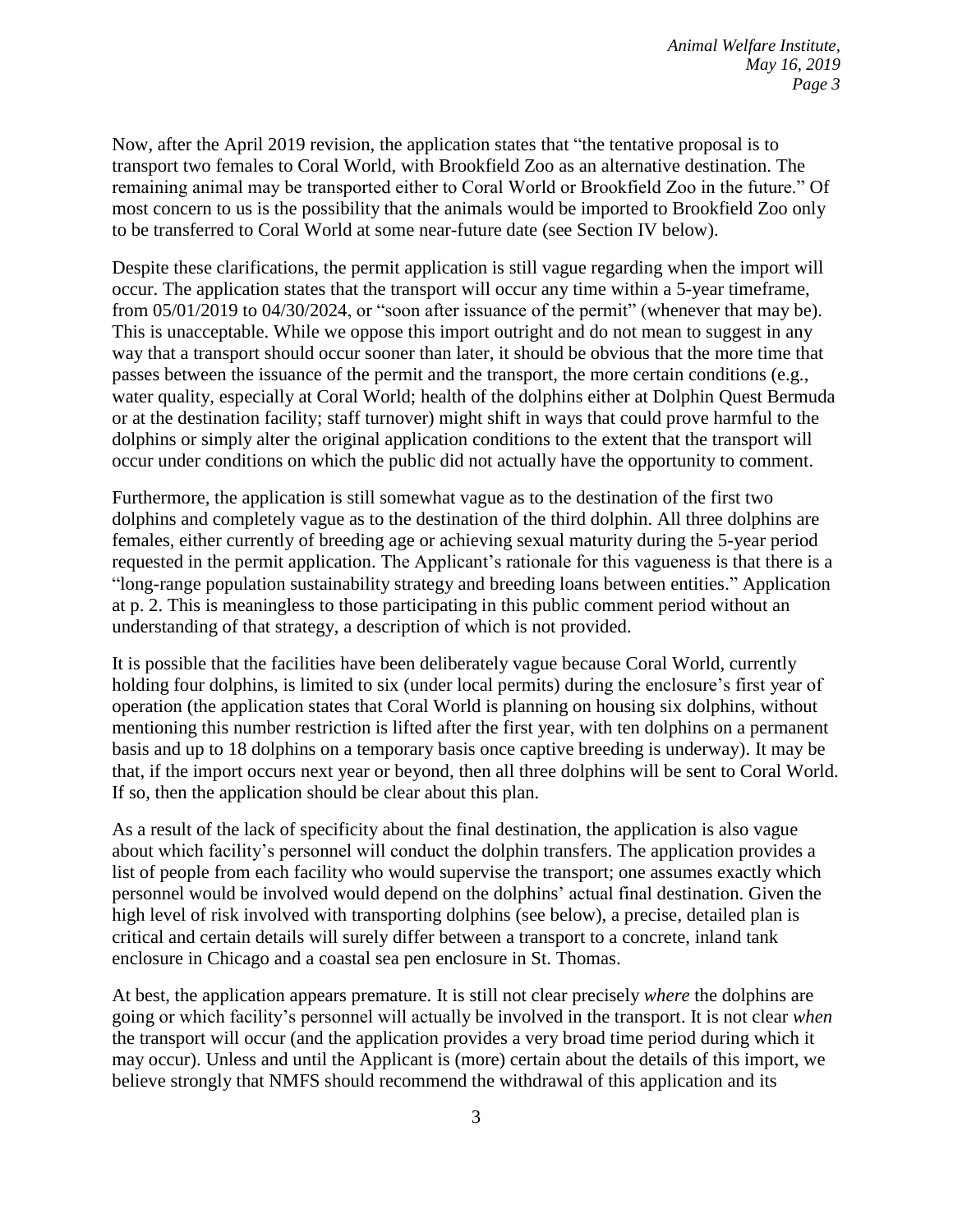resubmission only when the Applicant can provide more precision on the where, when and who of this proposed import.

## *B. "Laundering"*

At a few points in the application, it is suggested or declared that Brookfield Zoo and Coral World are collaborating on this import. For example, the application states "Brookfield Zoo and Coral World will be dividing the cost of transportation between their respective institutions. Each entity has the funding available to do so." (Application at p. 14.)

Document 4 of the application file (p. 104 of the Supplemental Application Documents) contains a "certifying statement" from Dolphin Quest Bermuda affirming that this import will not result in the taking of dolphins beyond those proposed and that no animals will be collected from the wild to replace those being exported from Bermuda. While this may be true, it is legally relevant from a humane perspective to consider the environment to which the dolphins will be imported, which will be discussed below. In addition, we note that this brief statement, which also references the Dolphin Quest Bermuda breeding agreement with Brookfield Zoo, is as detailed as the permit application documentation is regarding the "long-range population sustainability strategy" noted in the permit application. This is insufficient information on which to base any comments regarding the justification for this import.

Our primary concern, however, is that the lack of precision in this application—combined with the collaboration noted between the two facilities—points to what would essentially be (if in fact all of the dolphins go first to the "backup" facility, Brookfield Zoo) a dolphin laundering scheme. In other words, we suspect all three dolphins are in fact ultimately destined to go to Coral World, a highly controversial facility, after perhaps a brief period at Brookfield Zoo, a relatively non-controversial facility, at a minimum for the third dolphin.

At this point, after the clarification that tentatively two of the dolphins will be going directly to Coral World, and it seems likely the third will end up there as well, the reasons for Brookfield Zoo's involvement in the first place become questionable, its ownership of the animals notwithstanding. We suspect Brookfield Zoo's involvement, and indeed, its taking the lead on the application, is a way to frame the import as less controversial than it actually is. Frankly, Brookfield Zoo appears to be the backup destination as a contingency should conditions at Coral World, such as water quality, prevent import (or for that matter long-term maintenance) there. An import is a permitted activity requiring a public process under the MMPA, while a domestic transfer is not. Knowing this, the Applicant appears to be leaving the ultimate destination of all dolphins, and the third dolphin in particular, uncertain. Given the revised application, this public comment period is now for the most part appropriately concentrated and focused on Coral World.

We strongly recommend that NMFS treat this permit application as if the final destination for *all three dolphins* will be Coral World. The agency should focus its attention on evaluating the transport details, the destination's suitability for holding dolphins, and the requirements of the MMPA for an import, as if the Applicant clearly indicated the intended destination is Coral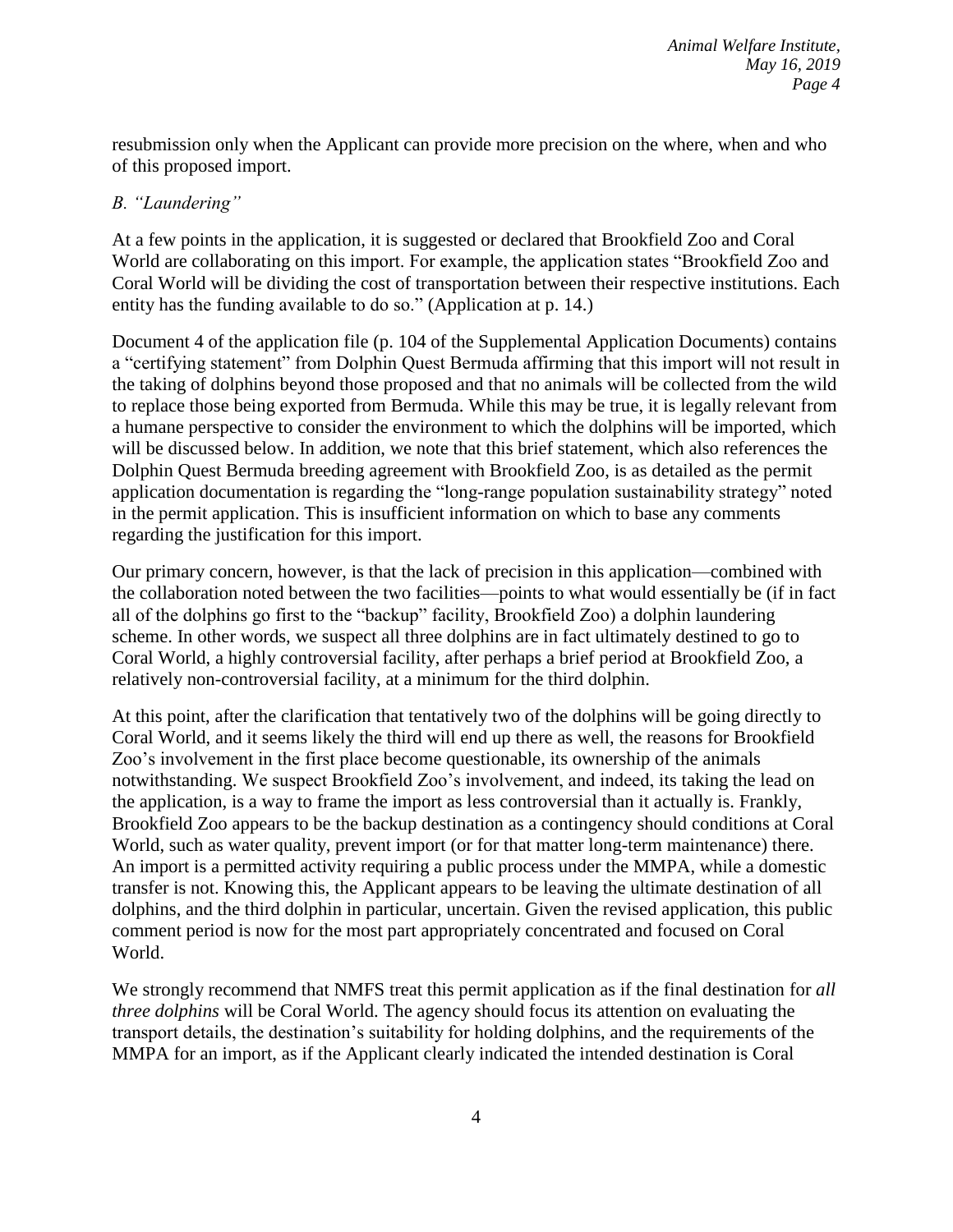World. Otherwise, the risk of the animals ending up, through a later domestic transfer, in a facility that is inappropriate for their maintenance is too great.

# *C. This Action Does Not Qualify for a Categorical Exclusion Under NEPA*

"The National Environmental Policy Act of 1969 (NEPA), 42 U.S.C. 4321 et seq., as implemented by the Council on Environmental Quality (CEQ) Regulations (40 CFR [sic] Parts 1500 through 1508), requires that Federal agencies include in their decision-making processes appropriate and careful consideration of all environmental effects of proposed actions, analyze potential environmental effects of proposed actions and their alternatives, avoid or minimize adverse effects of proposed actions, and restore and enhance environmental quality to the extent practicable."<sup>1</sup> As explained in the National Oceanic and Atmospheric Administration's (NOAA) *Companion Manual for NOAA Administrative Order 216-6A*, categorical exclusions are:

*a category of actions that an agency has determined does not individually or cumulatively have a significant effect on the quality of the human environment. A CE is a form of NEPA compliance, without the detailed analysis that occurs in an EA or EIS. A CE may only be applied to a proposed action when:*

*…*

*b) the proposed action is not part of a larger action, and can therefore be reviewed independently from other actions under NEPA; and c) there are no extraordinary circumstances that may require further analysis in an EA or EIS.<sup>2</sup>*

Public display permits typically qualify for categorical exclusions to NEPA.<sup>3</sup> However, for this permit, NMFS should invoke the exceptions as noted in b) and c) above.

Under exception b), a categorical exclusion may not be applied when the proposed action is part of a larger action, and therefore cannot be reviewed independently from other actions under NEPA, as is the case here. Under NEPA, this public display import permit application cannot be reviewed by NMFS independently of the rest of this project, including the construction of the Coral World dolphin enclosure and the operation of a dolphin-holding facility in a body of water that already routinely fails its CWA-mandated water quality testing (see Section IV below). Additional NEPA review is needed in the form of an environmental assessment (EA) (or supplemental environmental assessment), or better yet, an environmental impact statement (EIS), to fully consider the environmental impacts of this application.

According to exception c), a categorical exclusion may not be applied when there are extraordinary circumstances that may require further analysis in an EA or EIS. In this case, where Coral World is in violation of its own Territorial Pollution Discharge Elimination System (TPDES) permit (see Section IV below), where corals protected under the Endangered Species Act (ESA), 16 U.S.C. § 1531 et seq., are being harmed, and where the water surrounding the

 $1$  Policy and Procedures for Compliance with the National Environmental Policy Act and Related Authorities – Companion Manual for NOAA Administrative Order 216-6A (January 13, 2017), [https://www.nepa.noaa.gov/docs/NOAA-NAO-216-6A-Companion-Manual-03012018.pdf,](https://www.nepa.noaa.gov/docs/NOAA-NAO-216-6A-Companion-Manual-03012018.pdf) at 1. 2 *Id.* at 4.

<sup>3</sup> *Id.* at E-3.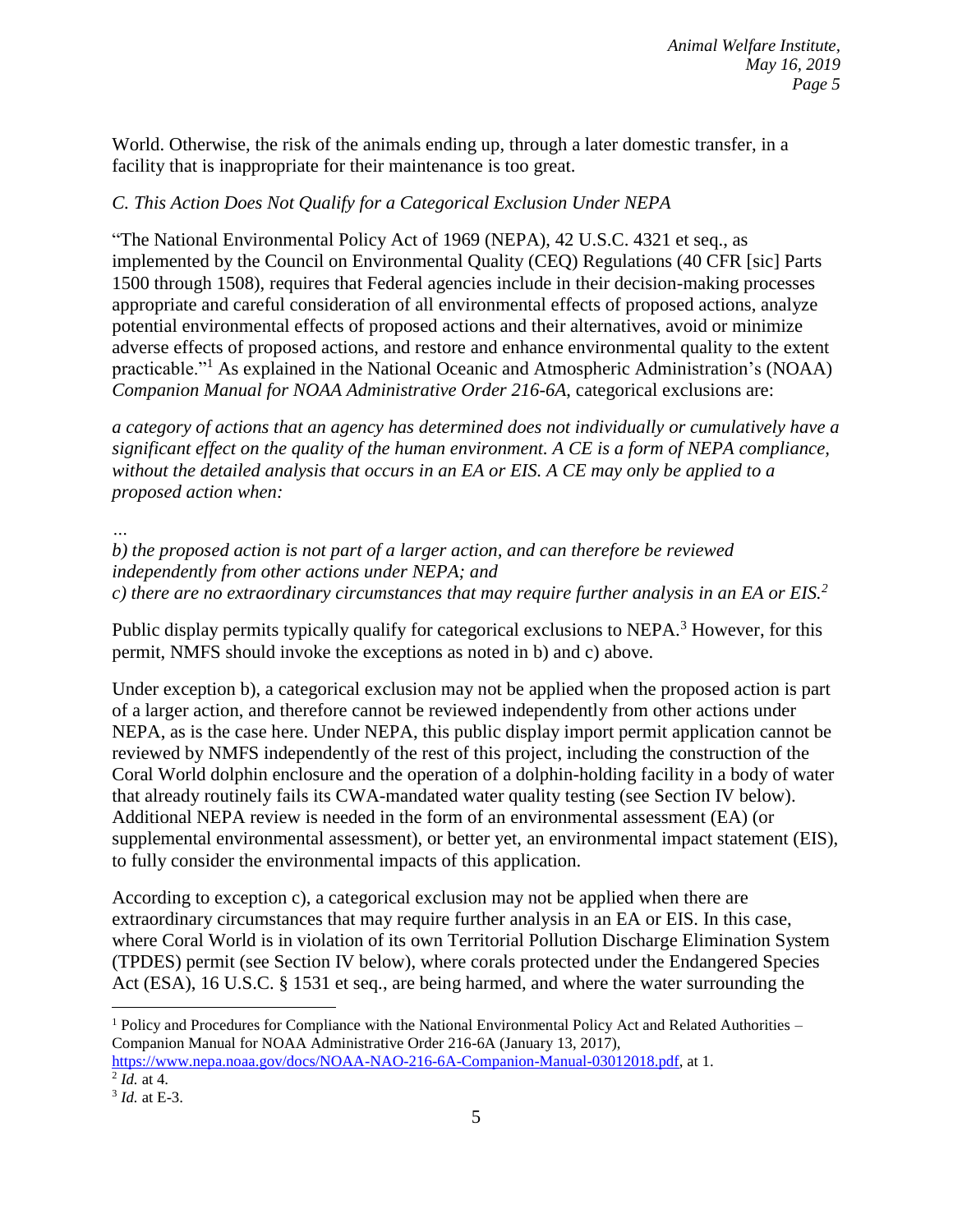dolphin enclosure frequently fails CWA-mandated testing, it is undeniable that extraordinary circumstances exist.

# **IV. Coral World Ocean Park**

# *A. History*

 $\overline{a}$ 

Coral World Ocean Park opened in 1978 in St. Thomas, U.S. Virgin Islands (USVI).<sup>4</sup> Known for its undersea observatory tower, Coral World also features swim-with sea lion and sea turtle encounters, scuba diving, and various guided tours. In April 2012, by an application and various documentation submitted to the St. Thomas Committee of the Virgin Islands Coastal Zone Management (CZM) Commission, Coral World began the process of seeking local/territorial and federal approvals to establish a dolphin enclosure that would host swim-with-dolphin encounters, and whereby the facility would attempt to breed dolphins. Exhibit 1: Additional Submittals, April 2012; Exhibit 2: Appendix, April 2012; Exhibit 3: Graphics.

On May 4, 2012, Coral World received a letter identifying several areas in which CZM deemed the application to be incomplete, particularly with regard to the lack of details in the design and representative drawings. On July 19, 2012, Coral World submitted detailed responses to questions raised, including a new drawing set, and in the fall of 2012, Coral World submitted to the CZM Commission a revised application, with additional documentation. Exhibit 4: Revised Environmental Assessment Report (EAR) submittal, October 2012.

We first became aware of this proposal in 2012 from concerned citizens and animal advocates on St. Thomas. On December 11, 2012, AWI, Humane Society International (HSI), and Whale and Dolphin Conservation (WDC) submitted comments to the CZM Commission strongly opposing Coral World's proposal. Exhibit 5: AWI HSI WDC Comments Dec. 2012. In these comments, the three organizations discussed the ways in which construction of new dolphinariums is regressive; how the argument that dolphinariums create jobs can be misleading, as many facilities give the highest paying jobs to non-locals with greater experience caring for captive cetaceans; that any expansion of the cetacean display industry through construction of new exhibits increases the demand for captures from the wild; the environmental impacts posed by the construction of this sea pen, particularly given the presence of corals and sea turtles listed under the ESA; the dangers to humans in swim-with-dolphin encounters; dolphin welfare and survivorship; and the educational value (or lack thereof) of these kinds of facilities.

Despite significant public opposition, the CZM permit was signed by Gertrude Prior, as General Manager of Coral World, on May 22, 2013; by the Chairman of the St. Thomas Committee of the Virgin Islands CZM Commission (Permittor) on June 4, 2013; approved by the Governor of the Virgin Islands on September 10, 2013; and approved by the Legislature of the Virgin Islands on October 24, 2013. Exhibit 6: CZM Permit. In addition to the CZM permit itself, Coral World received other feedback from the government of the USVI. Exhibit 7: Final Staff

<sup>&</sup>lt;sup>4</sup> Coral World Ocean Park – Education, <https://coralworldvi.com/education/> (last visited May 15, 2019).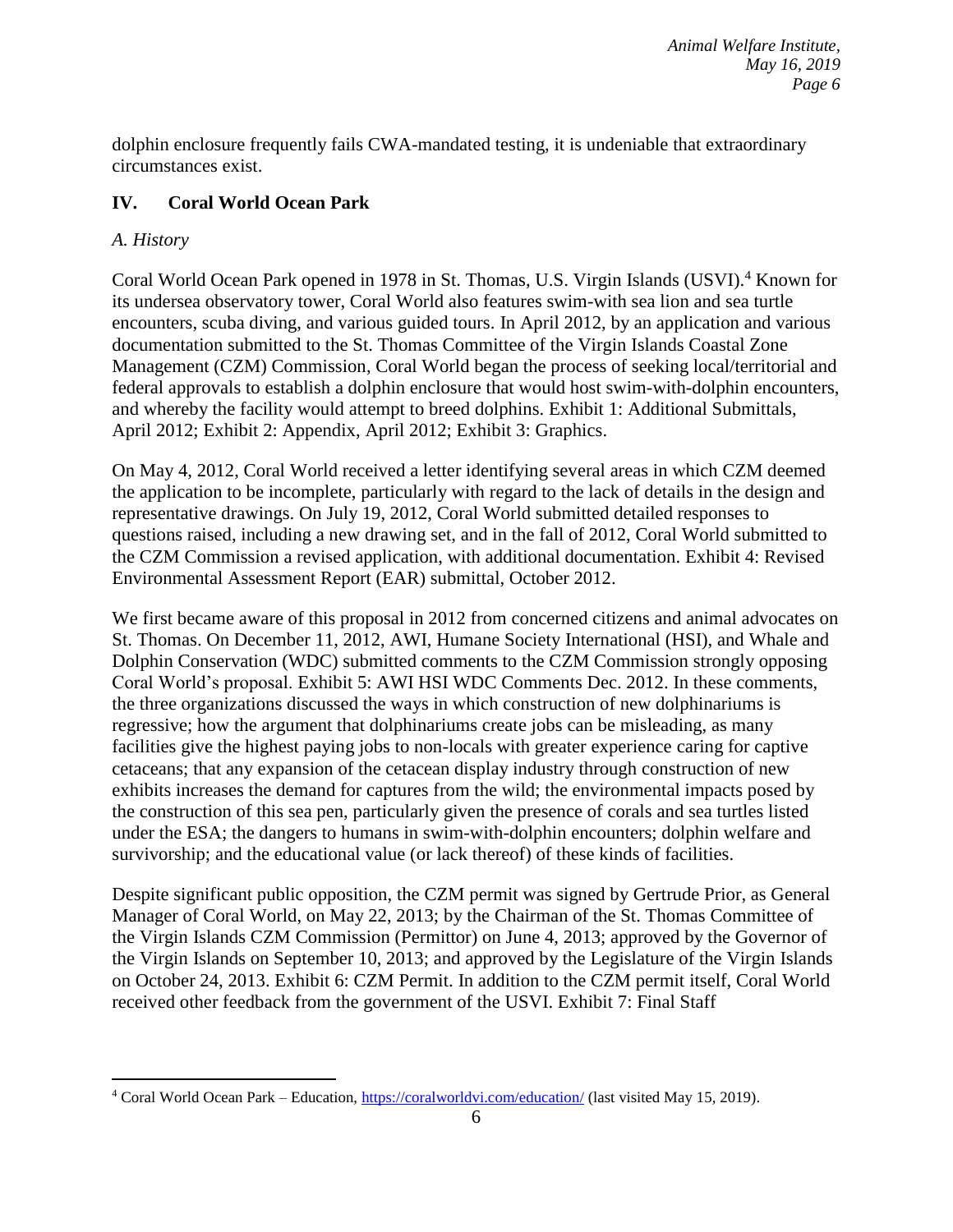Recommendation for the Request for Reconsideration of Special Conditions, Coral World, April 12, 2013.

The next step in the process was for Coral World to obtain permission from the U.S. Army Corps of Engineers (the Corps). On November 7, 2013, the Jacksonville District of the Corps, Antilles Permits Section, issued a public notice that it received an application from Gertrude J. Prior, Coral World (V.I.) Inc., permit applicant number SAJ-1976-89037 (SP-EWG), for a Department of the Army permit pursuant to Section 404 of the CWA, 33 U.S.C. § 1344, and Section 10 of the Rivers and Harbors Act (RHA) of 1899, 33 U.S.C. § 403, to construct a "nearshore dolphin exhibit enclosure and a land side support and visitor education center as an additional attraction to Coral World Ocean Park." Such a permit was required because "[t]he project would affect waters of the United States associated with the Caribbean Sea. The project site is located on Water Bay on the north shore East End, St. Thomas." Exhibit 8: Corps Public Notice re: SAJ-1976-89037.

In discussing the existing conditions, the notice stated:

*Water Bay was highly impacted by dredging activity which occurred in 1961, 1965 and again in 1968. There are still dense grass beds in the center of the bay in areas that were not dredge[d], there is a scattered cobble/rock shoreline community which fringes the southern side of the point and there is a hard rock bottom community surrounding the terminus of Coki Point. The hard substrate areas enjoy moderate coral colonization and there are large scattered coral heads and large soft corals. In most areas there is a band of sand between the shoreline areas of colonized bedrock and the offshore seagrass beds. There are* Acropora palmata *to the east of the pier just outside the project site. Both* Montastrea annularis *and* Dendrogyra cylindrus*, occur within the proposed enclosure and* Montastrea annularis *occurs within the footprint of the enclosure.*

On November 30, 2013, AWI submitted comments to the Corps in response to Coral World's permit application. Exhibit 9: AWI Comments Nov. 2013. In those comments, AWI discussed several factors relevant to the Corps' required analysis when evaluating an application for a permit under either Section 10 of the RHA or Section 404 of the CWA, such as conservation, economics, aesthetics, general environmental concerns, fish and wildlife values, shore erosion and accretion, recreation, water quality, and the needs and welfare of the people. AWI also discussed considerations under the ESA, NEPA, and the CWA 404(b)(1) Guidelines, and Executive Order 13089 (63 Fed. Reg. 32,701 (1998)) on Coral Reef Protection.

The Corps prepared a Biological Assessment for this project, which noted that:

*On December 7, 2013, seven additional coral species were nominated to the Federal Endangered Species List. These species include:* Agaricia lamarcki, Dendrogyra cylindrus, Montastrea annularis, Montastrea faveolata, Montastrea franksi, Dichocoenia stokesi *and*  Mycetophyllia ferox*. Both* Montastrea annularis *and* Dendrogyra cylindrus *occur within the proposed enclosure and* Montastrea annularis *occurs within the footprint of the enclosure and will require relocation. Based on the layout of the docks and the enclosure, approximately 75*  Montastrea annularis *will require relocation. The* Montastrea annularis *and* Dendrogyra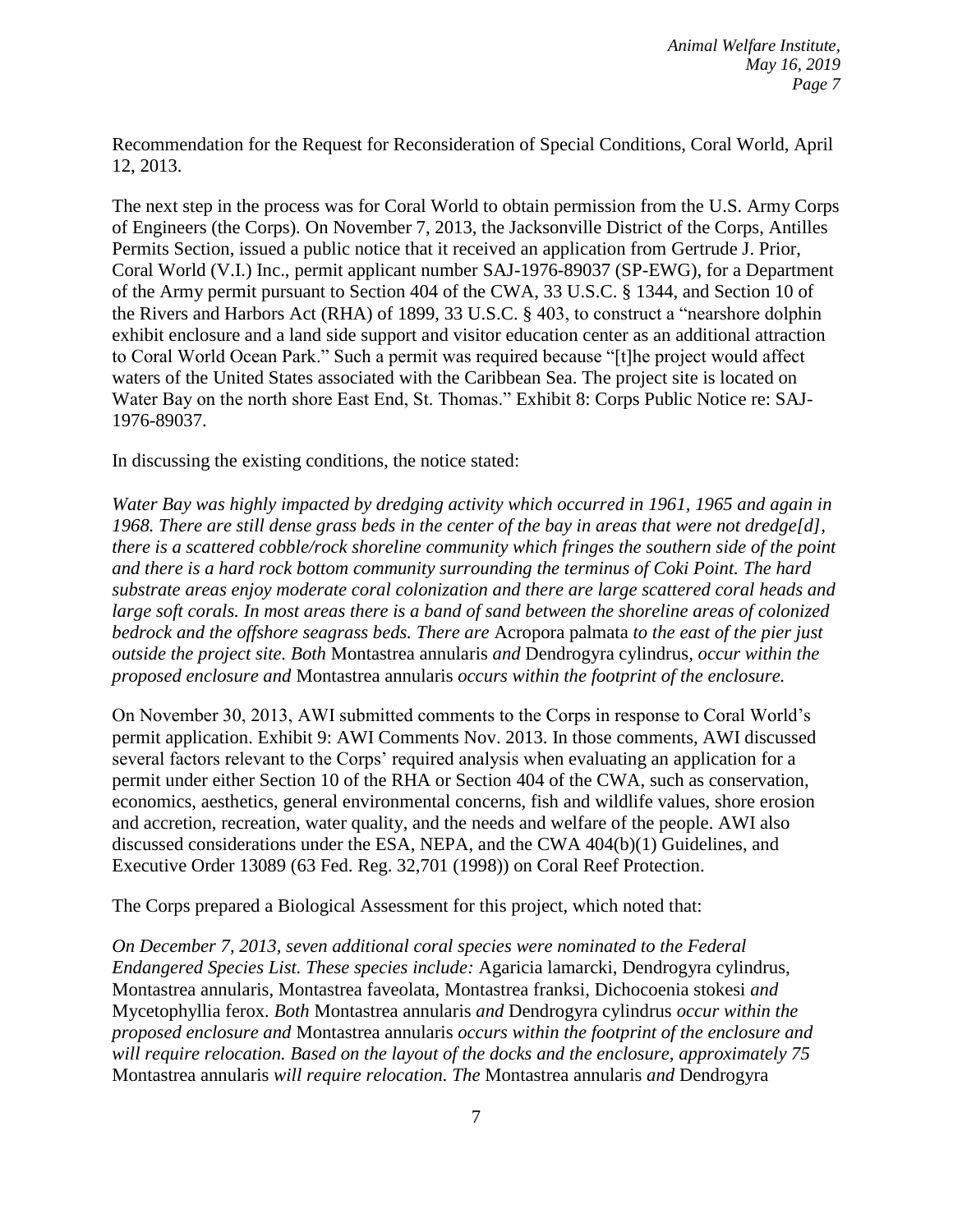cylindrus *within the enclosure should not be negatively impacted by construction and should not require relocation*. Exhibit 10: Biological Assessment at 10.

On March 31, 2014, AWI submitted an unsolicited letter to the Governor of the Virgin Islands, President of the Legislature of the Virgin Islands, and Chairman of the CZM Commission regarding premature land construction being undertaken by Coral World prior to the issuance of all necessary permits. Exhibit 11: AWI Letter Mar. 2014. Coral World had initiated land side work prior to obtaining all permits required for the proposed project, in clear violation of the explicit terms of Major Coastal Zone Management Permit No. CZT-2-12 (L&W) (CZM Permit). AWI did not receive a response. On April 1, 2014, AWI submitted a letter to the Corps, reminding the agency of its ESA Section 7(a)(4) conference obligations with respect to two species of coral, the boulder star coral (*Montastrea annularis*) and the pillar coral (*Dendrogyra cylindrus*), which had been proposed for listing as endangered. Exhibit 12: AWI Letter April 2014. See full history of coral ESA listings, including corals found in the USVI, at 79 Fed. Reg. 53,851 (Oct. 10, 2014).

A public meeting was held in St. Thomas on the issue on September 25, 2014. AWI, along with other environmental and animal advocacy organizations and many concerned citizens, provided testimony, voicing concerns about environmental impacts, most notably to threatened and endangered corals and sea turtle habitat, including sea grasses, as well as water quality issues, the importance of full government transparency, the inclusion of public input in the decision-making process, and the downward economic trends associated with the public display industry. Exhibit 13: Coral World Public Meeting Transcript.

Despite public opposition and evidence presented against the advisability of allowing the project to proceed, the Corps issued the RHA Sec. 10 Permit for the project in October 2016 (see Exhibit 14: Signed Permit Instrument Transmittal Letter; Exhibit 15: Signed Permit Instrument (with separate attachments)). The permit had 10 attachments, including NMFS's Biological Opinion, Sea Turtle–Sawfish Conditions, an Environmental and Water Quality Monitoring Plan, an Acoustic Mitigation Plan, a Habitat Lighting Plan, and a Coral Transplant and Benthic Mitigation Plan.

Because construction of the sea pen would disturb or potentially disturb threatened and/or endangered corals and sea turtles, the Corps was required, under Section 7 of the ESA, to consult with NMFS. On June 1, 2016, NMFS signed off on its Biological Opinion (BiOp) and Incidental Take Statement (ITS). Exhibit 16: BiOp—Attachment 4 to Corps permit, NMFS FOIA production document 0.7.805.5172 (includes appendices). NMFS's BiOp considered the effects of the construction and operation of the proposed dolphin enclosure at Coral World on the following listed species and/or critical habitat: elkhorn (*Acropora palmata*), pillar (*Dendrogyra cylindrus*), lobed star (*Orbicella annularis*), boulder star (*Orbicella franksi*), and mountainous star (*Orbicella faveolata*) corals; and elkhorn and staghorn (*Acropora cervicornis*) coral critical habitat. NMFS concluded that the proposed action was not likely to adversely affect the South Atlantic Distinct Population Segment of green sea turtles (*Chelonia mydas*); hawksbill (*Eretmochelys imbricata*) and leatherback (*Dermochelys coriacea*) sea turtles; and staghorn and rough cactus (*Mycetophyllia ferox*) corals. NMFS also concluded that the proposed action was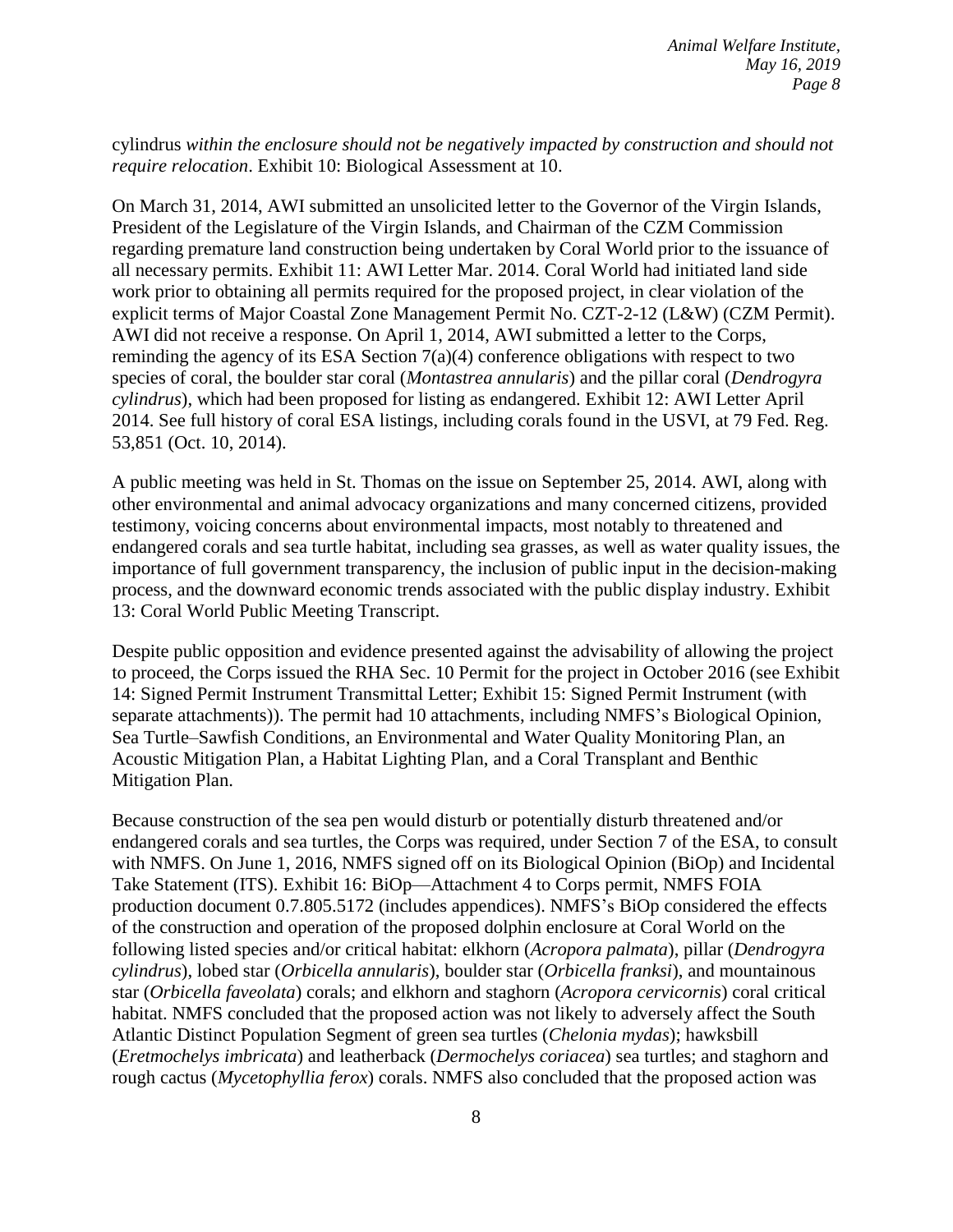likely to adversely affect but not likely to jeopardize the continued existence of elkhorn, pillar, lobed star, mountainous star, and boulder star corals or result in the destruction or adverse modification of designated critical habitat for elkhorn and staghorn corals.

In its ITS, NMFS anticipated and allowed for:

- *the lethal take of eight lobed star coral colonies and the nonlethal take of 67 lobed star coral colonies that would be transplanted from the in-water construction footprint to the Coral World underwater observatory in Coki Bay.*
- *the lethal take of 60 lobed star, 79 mountainous star, and 11 boulder star corals from declines in water quality associated with project operation.*
- *the take of 50 future elkhorn coral recruits from impacts to the essential feature of elkhorn and staghorn coral critical habitat associated with declines in water quality associated with project operation.*
- *the lethal take of one pillar star coral colony that would be transplanted from the inwater construction footprint to the Coral World underwater observatory in Coki Bay.*

Exhibit 16, BiOp at 75. NMFS determined that this level of anticipated take was not likely to jeopardize the continued existence of these species. NMFS established several nondiscretionary terms and conditions (known as Reasonable and Prudent Measures or RPMs) with which the Corps or Coral World, as applicable, were obligated to comply, including (but not limited to) the preparation of an Environmental and Water Quality Monitoring Plan (Appendix D to the Corps permit) to be finalized in coordination with NMFS and the Corps,

- to include determinations of the effectiveness of in-water sediment controls (during construction) and water quality controls (during operation) of the enclosure with dolphins;
- a sampling plan that increased the number of samples, sampling locations, and sampling frequency commensurate with an increase in the number of occupying dolphins to ensure that a degradation in water quality would be readily observed and quickly mitigated.

(RPM No. 1). Ex. 16: BiOp at 75-76. NMFS noted that "[t]hese conditions would be likely to provide the protection necessary to ensure the increase in the number of animals does not lead to increased impacts to ESA-listed corals and elkhorn and staghorn coral critical habitat due to declines in water quality. If measures are found to be ineffective at minimizing impacts to ESAlisted corals and coral critical habitat, additional measures and contingency plans shall be developed in coordination with NMFS and [the Corps] for the continued operation of the dolphin enclosure in conjunction with the continued protection of ESA-listed coral species and designated acroporid critical habitat. (RPM No. 1)." Exhibit 16: BiOp at 76.

RPM No. 2 required preparation of mitigation plans for the impacts to ESA-listed corals and coral critical habitat, and RPM No. 3 required provision by the Corps to NMFS of all data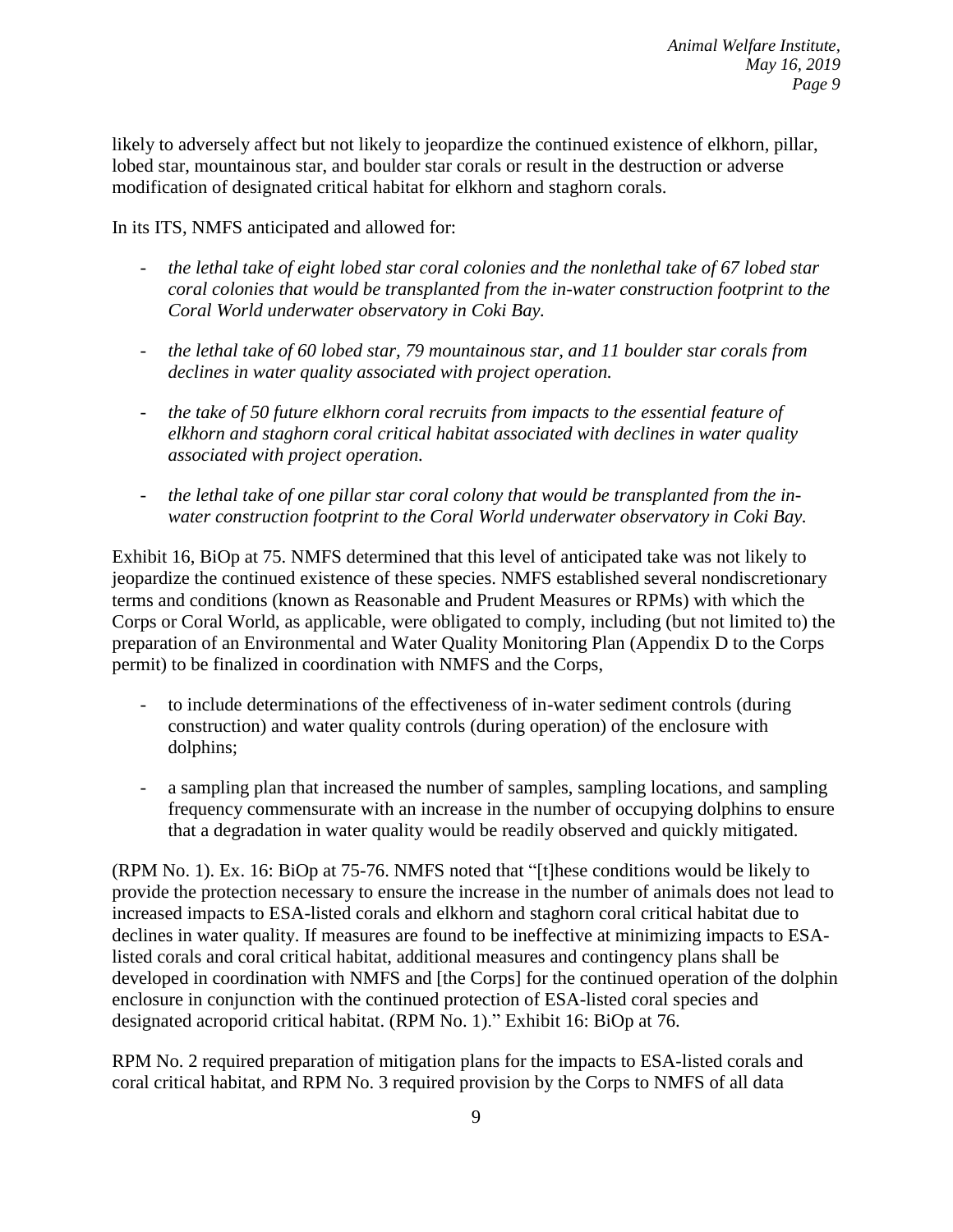collected as part of additional preconstruction benthic surveys and the implementation of monitoring plans. NMFS explained that the "[reasonable and prudent measures], with their implementing terms and conditions, are designed to minimize the impact of incidental take that might otherwise result from the proposed action. If, during the course of the action, this level of incidental take is exceeded, such incidental take represents new information requiring reinitiation of consultation and review of the RPMs provided. The [Corps] must immediately provide an explanation of the causes of the taking and review with NMFS the need for possible modification of the RPMs." Exhibit 16: BiOp at 77.

In sum, just because construction has finished on this enclosure and it is now operational does not mean NMFS considers the nearby endangered species adequately protected by whatever mitigation actions Coral World undertook during the enclosure's construction. During the 2018 construction, Coral World provided reports to NMFS and the Corps. See, e.g., Exhibit 17: Report 3 Mitigation Plan for the Installment of the Coral World Dolphin Enclosure: Transplanted Coral Monitoring, Monitoring Report: Post Hurricanes – Completed for Coral World Ocean Park by BioImpact, Inc. (Jan. 2018) (NMFS FOIA production doc. 0.7.805.5133) at p. 3, 137. This report stated "[a]pproximately 250 corals required relocation, including coral species *Orbicella annularis, Siderastrea siderea, Diploria strigosa, Porites astreoides, Porites porites* and *Pseudopterogorgia americana*," and described how "[a]lmost all of corals within the area of impact were not attached to bedrock, and it was possible to relocate these corals attached to their substrates." The report further stated that "[o]nly those corals attached to the nearshore hard bottom required removal from their substrate with a hammer and chisel. Where possible, colonized corals were removed with a portion of the rock on which the coral colonized to reduce stress." The report then described the vast devastation Hurricanes Irma and Maria caused to the island and marine environs surrounding St. Thomas, including extensive damage to both transported and non-transplanted corals, such that "[o]f the ESA corals on the pen side of Coki Point only 112 of the 243 tagged corals were found." See also Exhibit 18: Coral Transplant and Benthic Mitigation Program for the Construction of the Dolphin Facility at Coral World (NMFS FOIA production doc. 0.7.805.5135). This plan discussed the reasons for the needed mitigation measures and objectives, including a general description of the area to be affected, and then outlined the mitigation plans for corals and sea grasses, including compensatory mitigation, a maintenance program, a monitoring program, and success criteria, wherein Coral World stated an intent to obtain a minimum of 80% survival of the transplanted corals and sea grass.

In July 2017, Coral World submitted a permit modification request to the Corps, describing updated design (a reduction in the total pile count) and construction methods (eliminating the need for an impact hammer and thus reducing acoustic impacts). Exhibit 19: 20170727 Permit Modification Request. The Corps and NMFS considered, but did not require, reinitiation of ESA Section 7 consultation. CZM did not require modification of its approval, either. Exhibit 20: 20180117 USVI-DPNR Letter – No CZM Mod Required. On February 8, 2018, the Corps notified Coral World that it was granting the modification request, allowing for the revised project description and drawings. Exhibit 21: 20190208 Permit Modification. In granting the request, the Corps explained it had reviewed the impact of the proposal on navigation and the environment and determined it to be insignificant.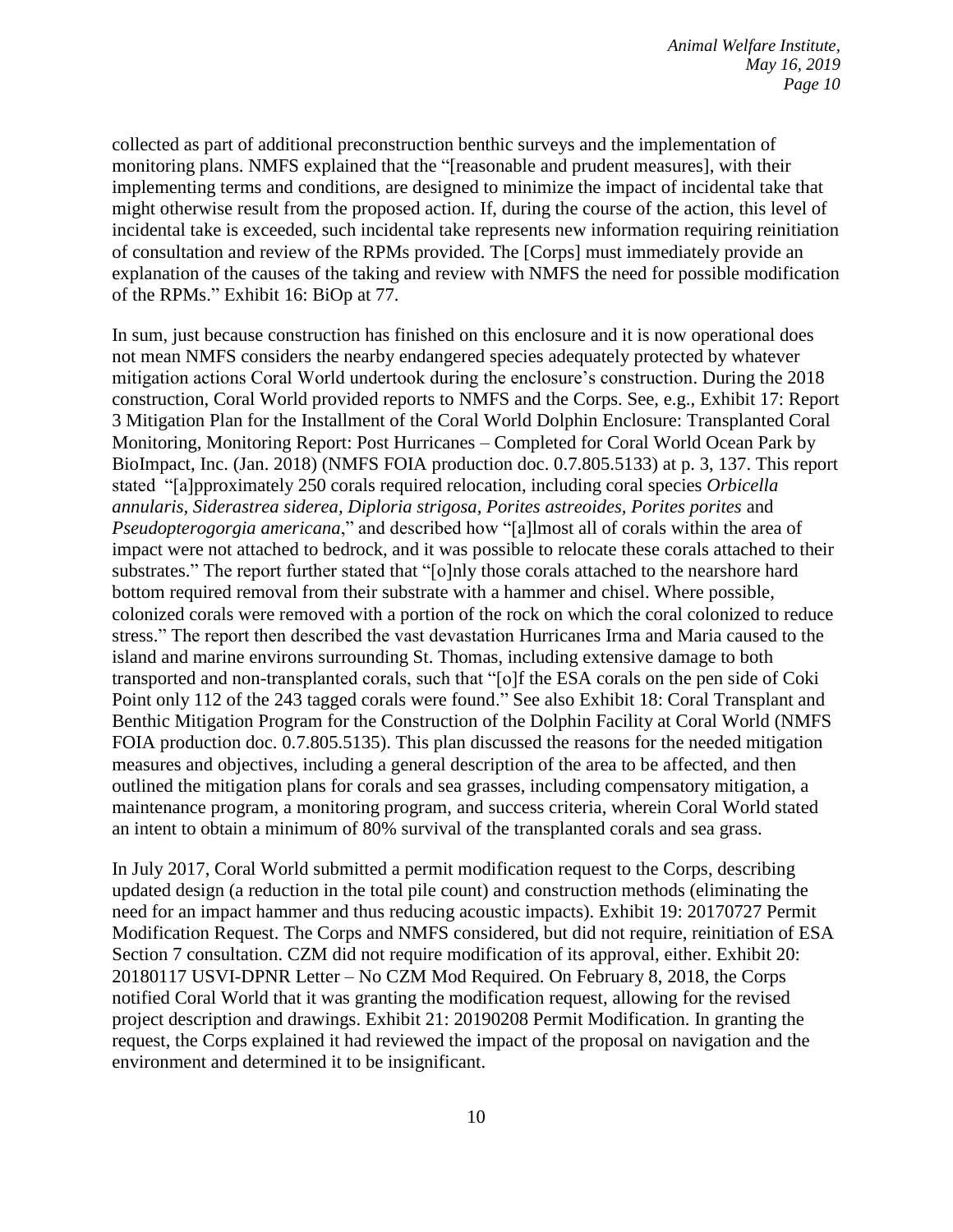We are very disappointed that, with the exception of NMFS documentation, all of the abovereferenced territorial and federal agency documentation was not proactively made available to the public, as it should have been under FOIA's affirmative disclosure requirement that agencies post online copies of all records "that have been requested 3 or more times" or "have become or are likely to become the subject of subsequent requests for substantially the same records" (5 U.S.C. § 552(a)(2)(D); *accord* 15 C.F.R. § 4.2(c)).<sup>5</sup> AWI—and other interested parties—had to obtain all Corps documentation through FOIA, which led to a substantial delay between when the key decision-making occurred and when the information was obtained, at which point much of the on-the-ground activity had already occurred. This lack of transparency is unacceptable for territorial and federal processes that impact the natural environment, as it effectively renders critical public input impotent. It is an additional reason why both a public hearing should be granted and a categorical exclusion is not warranted for this action.

### *B. Health and Welfare Concerns*

1. Enclosure depth and lack of shade

The Coral World dolphin enclosure is no more than 20 feet in depth (and much shallower throughout a large proportion of its footprint), according to the descriptions found in the permit documentation. The entire complex has no shade, other than that found under the boardwalks surrounding each pen. As a result, the dolphins will be exposed to UV radiation to an excessive and potentially dangerous degree. 6

It is possible that UV exposure at Coral World is similar to that found at Dolphin Quest Bermuda, but this does not mean it is a safe level of exposure. While the Animal Welfare Act regulations for marine mammals, 9 C.F.R. §§ 3.100-3.118, do not presently require shade, the Animal and Plant Health Inspection Service (APHIS) was considering including such a requirement in its 2016 proposal to update the marine mammal care and handling regulations (81 Fed. Reg. 5,629 (Feb. 3, 2016)), given the updated state of understanding of the concerns related to this aspect of captive conditions. Any dolphins held in the Coral World enclosure, given its relatively shallow depth and lack of shade structures, will be exposed to an unhealthy level of UV radiation as long as they are held within this sea pen complex.

2. Water quality

As noted by AWI and other animal advocates for years, the water quality of Water Bay has always been a primary concern with regard to this project. During the September 2014 public meeting on the proposed project, many of those individuals that provided testimony spoke with regard to water quality concerns. One individual stated "existing Water Bay quality may not at all times meet high standards required for health and welfare of dolphins to be held in the enclosure. The need to achieve and maintain year-round higher water quality standards will

 $\overline{a}$ <sup>5</sup> AWI is aware of multiple FOIA requests (in addition to its own requests) for information concerning Coral World's dolphin enclosure, triggering the agency's duty under the affirmative disclosure mandate.

<sup>6</sup> Gage, L.J. and Frances-Floyd, R. 2018. Environmental considerations. In F.M.D. Gulland, L.A. Dierauf, and K.L. Whitman (eds.), *CRC Handbook of Marine Mammal Medicine*, 3<sup>rd</sup> edition. (New York, New York: CRC Press), pp. 757–765.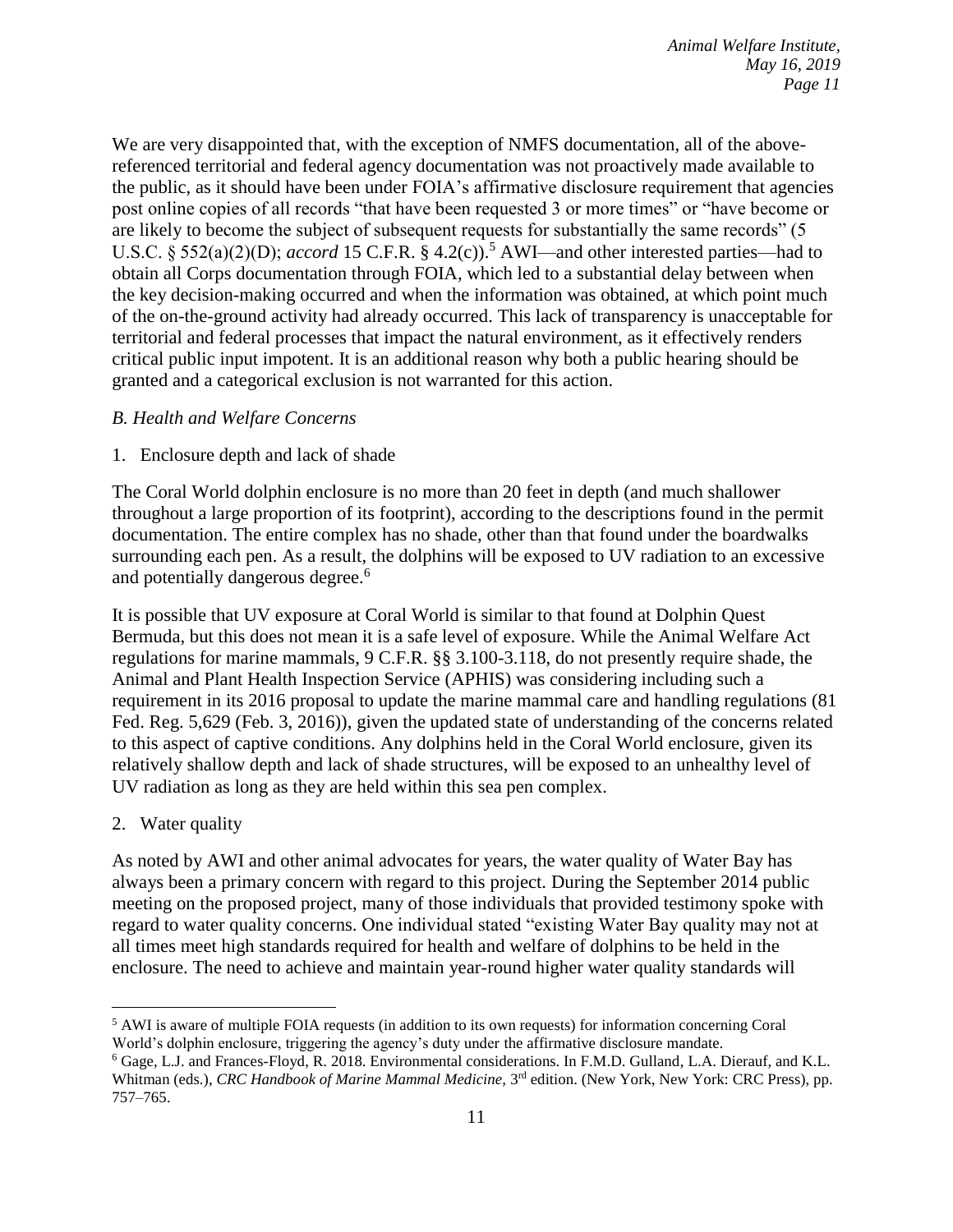likely require improvements in storm water infrastructure within the Water Bay Watershed. This would provide improved water quality for recreational use of the waters and beaches of Water Bay as a significant indirect benefit of the Project." Exhibit 13: Public Meeting Transcript at 31. Yet to our knowledge, none of these hoped-for improvements have occurred to date, and the state of Water Bay and nearby Coki Point remains poor. That same speaker summarized his testimony by claiming "the resident dolphins may actually help us save the water quality of the bay for the benefits of not only themselves but other residents of the… community as well as transient visitors… both human and nonhuman." We cannot stress enough that under all applicable laws—MMPA, CWA, NEPA, AWA—this is *not* how it is supposed to work (and indeed, it is not working this way regardless). We have learned that, based on the USVI Department of Planning and Natural Resources (DPNR) Water Quality Monitoring Program Weekly Beach Advisory Reports in 2018, Water Bay was unfit for human swimming 40% of that year (see<https://dpnr.vi.gov/home/weekly-beach-advisory/> and also Table 1).

The regulation for water quality in marine mammal exhibits states that a "primary enclosure shall not contain water which would be detrimental to the health of the marine mammal contained therein." 9 C.F.R. § 3.106 (2016). APHIS requires that:

*The coliform bacteria count of the primary enclosure pool shall not exceed 1,000 MPN (most probable number) per 100 ml. of water. Should a coliform bacterial count exceed 1,000 MPN, two subsequent samples may be taken at 48-hour intervals and averaged with the first sample. If such average count does not fall below 1,000 MPN, then the water in the pool shall be deemed unsatisfactory, and the condition must be corrected immediately.*

While we note from Document 3 of the original application file (p. 16-17 of the Supplemental Application Documents) that APHIS inspected Coral World on February 14, 2019 and did not note any non-compliant items, it is not clear whether water quality samples were taken from within the dolphin enclosure; indeed, it is not clear that the dolphin enclosure was inspected at all. If it was, however, the inspector would have probably only reviewed water quality results from some period or dates before the inspection, which would not be sufficient to determine whether the water in the dolphin enclosure met standards at the time of the inspection or when dolphins from Arizona arrived a few days later, or indeed since. Water Bay is tested weekly (at a different permanent location within the bay), as is Coki Point (a geographic feature closer to the enclosure than the Water Bay testing site). Given that Water Bay failed 40% of these tests in 2018, and over 35% of them from January 2018 through the second week of May 2019 (and Coki Point fails frequently as well—see Table 1 (and Exhibit 22: Compilation of Beach Advisories and Exhibit 23: Compilation of Water Quality Data), where it failed over 40% of the period between January 2018 and May 2019), a spot check inspection by APHIS is *not sufficient*  to determine if the water is *routinely* safe for dolphins or, for that matter, for Coral World's customers.

There is also very little Coral World can do to correct the water quality inside the dolphin enclosure, should it fail an APHIS inspection for this parameter, other than to wait for time to pass. It is, in essence, a *certainty* that Coral World *will* fail its water quality testing—the CWA standard for human safety quite often or the AWA standard for dolphin welfare and sometimes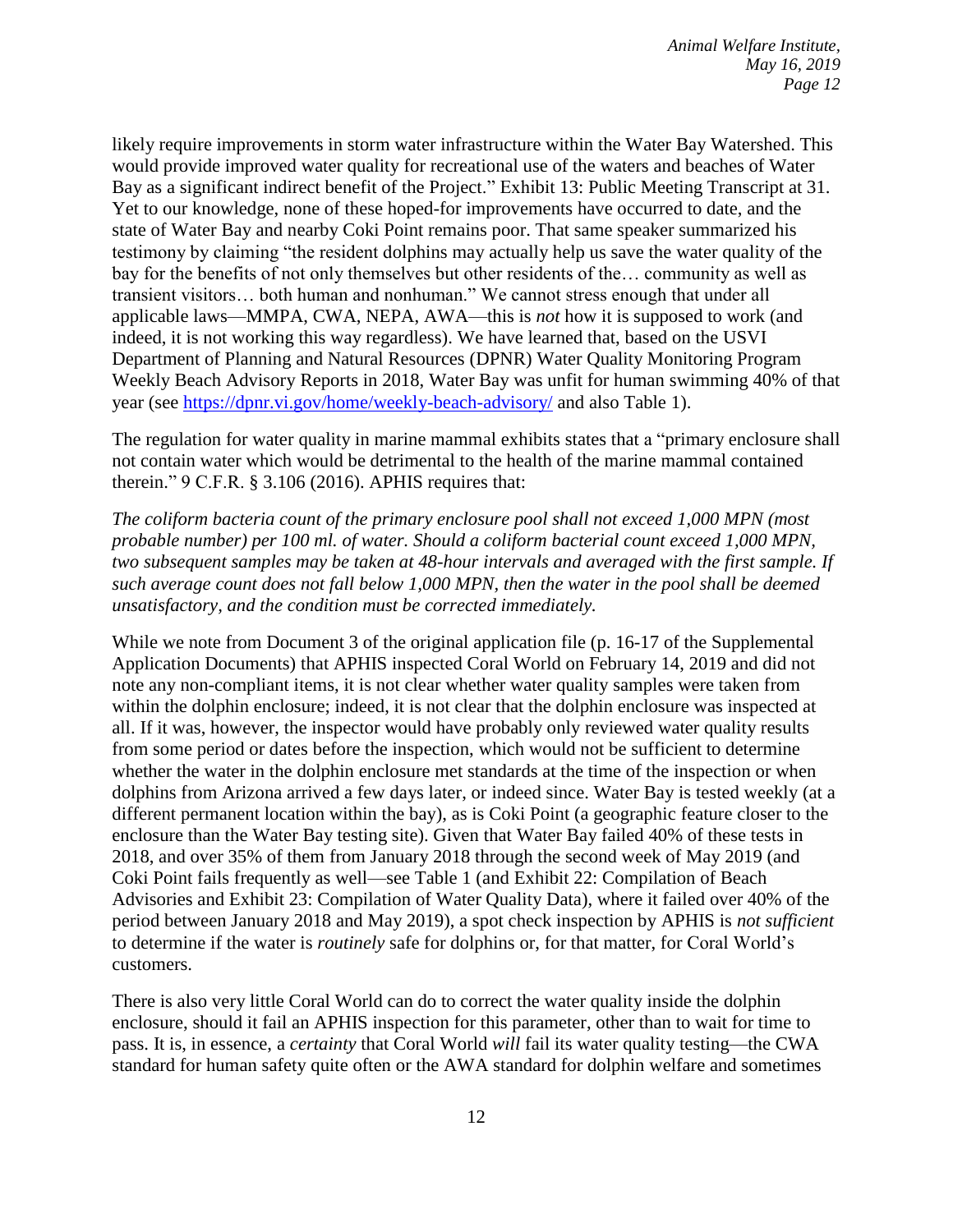both on the same testing date—at least occasionally (see, e.g., September 7, 2018 in Table 1) and possibly frequently, especially with the addition of six dolphins in the enclosure.

On the APHIS inspection date, dolphins were not yet present, and the only species inspected, according to the inspection report, were the facility's South American sea lions. In contrast, in September 2015, APHIS clearly indicated a "focused inspection" of Brookfield Zoo's dolphin exhibit. Exhibit 24: APHIS inspection report of Brookfield Zoo dolphins 9-25-2015. NMFS must confirm that 1) APHIS did in fact inspect and test the water of the dolphin enclosure in February and 2) that the water quality in the dolphin enclosure is *routinely* in compliance not just with the AWA standards but the DPNR standards as well. Given that neither Water Bay's nor Coki Point's testing locations are in the exact location of the dolphin enclosure (a point Coral World itself frequently mentions), NMFS must determine the *typical* water quality of the dolphin enclosure specifically, before issuing an import permit.

Enterococci and coliform bacteria are typical gastrointestinal bacteria that, when found above certain levels in the environment, suggest sewage contamination problems. Just three weeks after APHIS's February 14, 2019 visit to Coral World, DPNR issued an advisory for Water Bay, because levels of enterococci bacteria exceeded water quality standards mandated by the CWA (see Table 1—that week, Water Bay tested at well over twice the level for enterococci bacteria acceptable for human swimming).<sup>7</sup>

The Environmental Protection Agency (EPA) recommends enterococci bacteria as the best indicator of human health risk in marine (salt) water used for recreation.<sup>8</sup> However, the current APHIS standards for marine mammals, which date back to 1984, require testing only for coliform bacteria and tolerate very high levels at that. 9 C.F.R. 3.113 (2016). Testing for enterococci bacteria was proposed for inclusion in APHIS's proposed update to the marine mammal regulations in 2016. There is therefore a problematic disconnect between the way the USVI government is required to test water quality for human safety and the way APHIS is required to monitor water quality for dolphin welfare. (And given the Coral World dolphin exhibit is meant to be a swim-with encounter, these water quality issues are relevant to NMFS's final decision, despite the weaker APHIS standards—if people should not be swimming with these dolphins 40% of the time, NMFS must consider whether the educational requirement for public display, 16 U.S.C. § (c)(2)(A), can be met by this facility, let alone whether allowing the import of dolphins to this enclosure would be humane.) Nonetheless, it is evident that on an occasional-to-regular basis, Water Bay and Coki Point are contaminated by sewage to a degree

<sup>7</sup> See, e.g., Exhibit 25: *Beach Advisory for March 4-8*, The St. Thomas Source (Mar. 1, 2019) [https://stthomassource.com/content/2019/03/08/beach-advisory-for-march-4-8/;](https://stthomassource.com/content/2019/03/08/beach-advisory-for-march-4-8/) Exhibit 26: John McCarthy, *DPNR Beach Advisory: Two Beaches to Avoid This Weekend*, VI Free Press (Mar. 1, 2019),

[http://vifreepress.com/2019/03/dpnr-beach-advisory-two-beaches-to-avoid-this-weekend/.](http://vifreepress.com/2019/03/dpnr-beach-advisory-two-beaches-to-avoid-this-weekend/)

<sup>8</sup> See EPA, Nationwide Bacteria Standards Protect Swimmers at Beaches, [https://www.epa.gov/beach](https://www.epa.gov/beach-tech/nationwide-bacteria-standards-protect-swimmers-beaches)[tech/nationwide-bacteria-standards-protect-swimmers-beaches](https://www.epa.gov/beach-tech/nationwide-bacteria-standards-protect-swimmers-beaches) (last visited Apr. 25, 2019), noting that public health studies conducted in the 1970s and early 1980s showed that enterococci were a very good predictor of illness in all waters, and *E. coli* was a very good predictor in fresh waters, and as a result, the agency in 1986 recommended the use of *E. coli* for fresh recreational waters (criteria set at 126/100mL) and enterococci for fresh and marine recreational waters (criteria set at 33/100mL in freshwater and 35/100mL in marine water), replacing previously recommended bacteria criteria for fecal coliform of 200/100mL.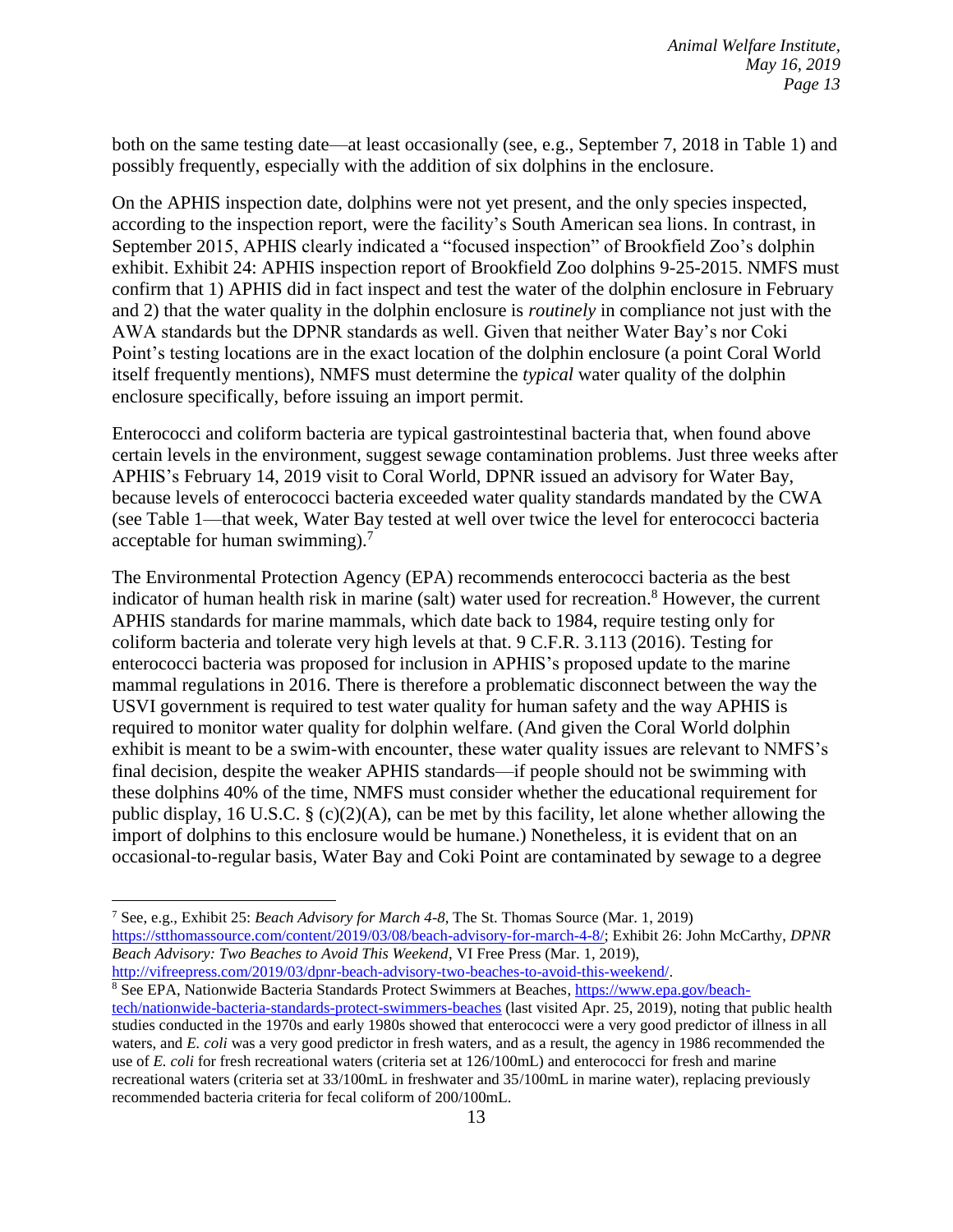that is a hazard to humans when swimming.<sup>9</sup> It seems highly likely that such water would be hazardous to dolphin health when living in it all day, every day. The trainers and participants in swim-with encounters at Coral World are being or will be exposed to polluted water on a regular basis, while the dolphins will be exposed to it far more often, with potential health impacts already occurring or soon to follow. (For the animals who have already been exposed to questionable conditions at Dolphinaris and may be immunocompromised as a result, this is all the more concerning.)

The revised application published by NMFS in April include baseline water quality data as well as data for the first month of operations as part of the Environment and Water Quality Monitoring Plan (EWQMP) (see Supplemental Application Documents at p. 96-103). For baseline conditions, the EWQMP stated "Enterococci has not exceeded 104 and fecal coliform has been higher than 70 colonies/100ml three times at the west control and once at monitoring station CW-1. The highest bacterial count encountered was at the west control and 593 fecal coliform were found in 100ml. Only once at a sampling point adjacent to the pen did the fecal coliform surpass the 70 fecal coliform colonies/100ml."

While these baseline coliform measurements may be acceptable under the APHIS standard during this snapshot in time, this is not indicative of future acceptable conditions, and presents far from ideal conditions for human swimming, let alone dolphin habitat.

The report went on to state:

 $\overline{a}$ 

*The first month of water quality monitoring post dolphin arrival shows mixed water quality results similar to baseline monitoring results. Dissolved oxygen was often low at the west control, which is closest to the drainage discharge near Margaritaville Beach. Turbidity levels were often higher at the west control than other sample locations as well…* 

*Bacterial analysis results varied from week to week. The first two weeks post dolphin arrival, levels of enterococci were < 10 MPN/100 ml for all sites except CW- 1 on 3/08/19 where 97/100 ml was found. This is still below the safe swimming level of 104/100ml.<sup>10</sup> On March 25, 2019 the enterococci exceeded EPA's safe swimming level of 104/100ml at the west control adjacent to the Margaritaville beach and well down current from the dolphin enclosure….* 

*While enterococci is the parameter utilized for testing ambient water by both EPA and DPNR, Coral World is also testing for E. coli* [sic] *bacteria. The E. coli* [sic] *test were being run as* 

<sup>9</sup> Media coverage of the dolphin transfer from Dolphinaris Arizona to Coral World noted "[w]eekly reports since late September show that seven out of the 19 times that water at Water Bay was analyzed, the sample was found to have levels of bacteria that made it unsafe for swimming or fishing." Lorraine Longhi, Dolphinaris Arizona gets out of the dolphin business, moves all 4 dolphins to the Virgin Islands, *Arizona Republic*, Feb. 20, 2019, available at [https://www.azcentral.com/story/news/local/scottsdale/2019/02/20/dolphins-dolphinaris-arizona-moved-sea](https://www.azcentral.com/story/news/local/scottsdale/2019/02/20/dolphins-dolphinaris-arizona-moved-sea-sanctuary-virgin-islands/2924741002/)[sanctuary-virgin-islands/2924741002/.](https://www.azcentral.com/story/news/local/scottsdale/2019/02/20/dolphins-dolphinaris-arizona-moved-sea-sanctuary-virgin-islands/2924741002/)

 $10$  The DPNR enterococci standard for beach closures is 70/100mL, and it is our understanding that this is the governing water quality standard for this project. According to EPA, suitable levels for enterococci in marine waters are 35 cfu/100mL for a 30 day mean, but 104–501 cfu/100mL for a single sample, which is apparently the reason Coral World referred to 104 colonies as a "safe swimming level." See EPA, *E. coli* and enterococci, <https://www.epa.gov/sites/production/files/2015-09/documents/ecoli.pdf> (last visited Apr. 25, 2019).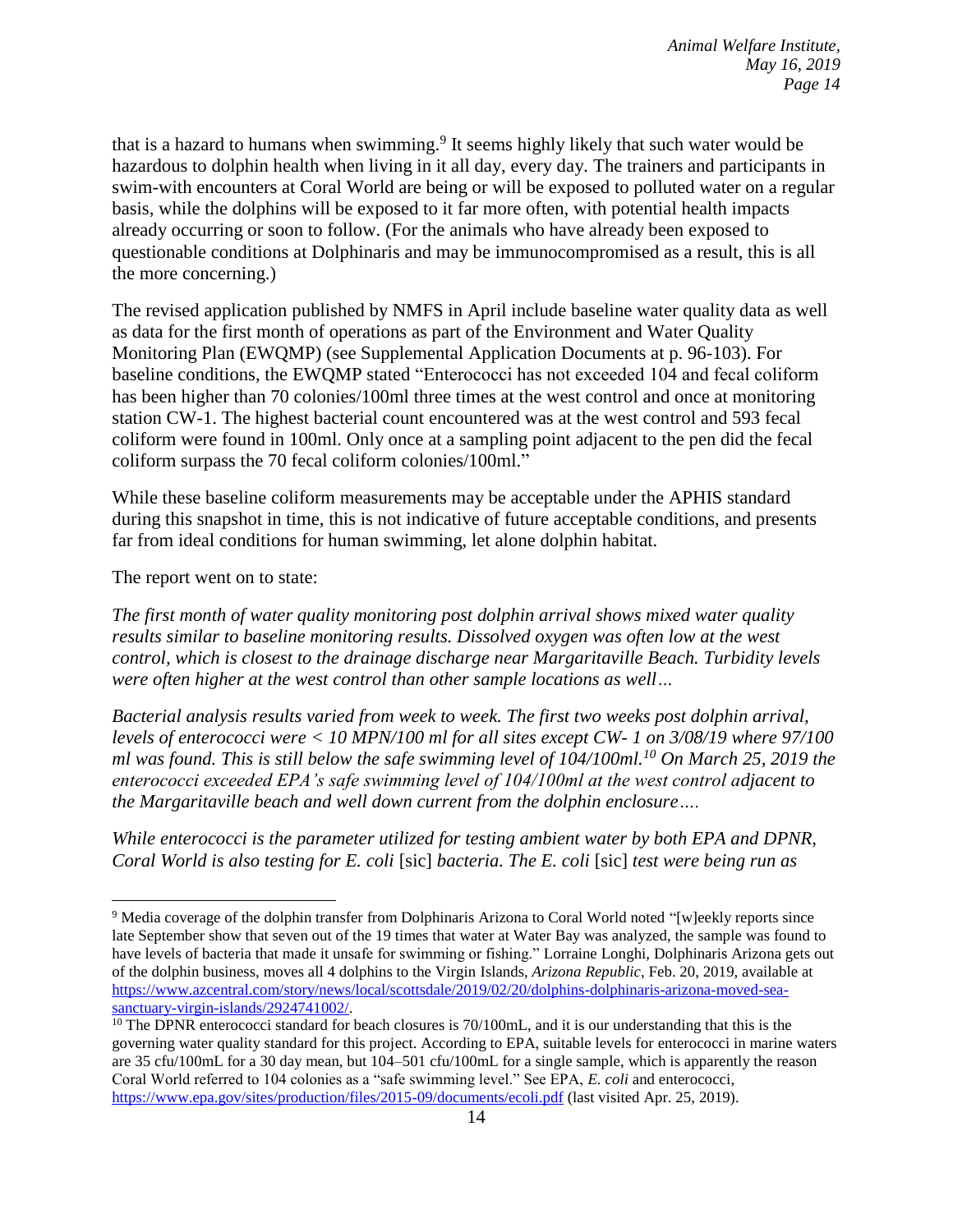*Presence/Absence the first 3 weeks due to issues with a shipment of Colilert from IDEXX which arrived late and the unanticipated arrival of dolphins. During these first two weeks E. coli was only found to be present at the west control and at CW- 2. However, the third and fourth week of sampling (3/11/19 and 3/18/19) indicated the presence of e. coli bacteria in all sample sites. There were high winds, swell, and some rain during this time which may have affected these results. All sample sites including both controls, and an additional sample site close to Coki Beach all tested positive for E. coli, which further points to the explanation of the E. coli presence being affected by environmental processes and not related to the dolphins….*

It appears this testing was conducted by Coral World for four weeks after the arrival of the Dolphinaris Arizona dolphins. Yet Water Bay and Coki Point may go many weeks without failing these water tests. One month of results is therefore completely uninformative.

Moreover, it is wholly inappropriate, and goes against the CWA and its implementing regulations, to discount any level of water quality testing failure by blaming surrounding environmental conditions for those results. This is precisely the point we, and other opponents to this project, have been emphasizing *for years*. Environmental conditions in the waters adjacent to Coral World and surrounding the new dolphin enclosure are often poor and largely beyond the facility's control and can affect bacterial levels to a dangerous degree. Pointing out periodic water quality failures in monitoring reports does not excuse anyone (we understand Coral World is trying to suggest that the dolphins are not adding to the problem—inadequately, we might add—but that is not the sole, relevant point here), nor does it constitute compliance with territorial and federal permits. NMFS should deny the requested permit based on this recent water quality reporting alone. At a minimum, NMFS should not grant permission to add any more dolphins to this enclosure until a much broader set of EWQMP data is available.

Under the 2016 Corps permit, Coral World is allowed to display "up to 10 dolphins on a permanent basis and up to 18 animals on a temporary basis once operations (including a captive breeding program) are fully underway," while the 2013 CZM permit states that "a maximum of 15 dolphins, 12 of which may be part of the inter-active program," will be allowed, "while an additional three are allowed during times of birth."<sup>11</sup> The EWQMP for this project did contemplate the fact that the dolphins in this enclosure will contribute to the water pollution in Water Bay:

*Initially Coral World is proposing to develop an interactive program that will commence with six breeding age Atlantic Bottlenose dolphins and expand to ten-twelve dolphins through acquisition and breeding. To increase the number of dolphins from the initial six, Coral World, pursuant to a Special Condition in its CZM Permit, "must provide CZM with water quality monitoring results for a twelve-month consecutive period. Parameters monitored shall be consistent with Virgin Islands Class B Water Quality Standards as set forth by the Division of Environmental* 

<sup>&</sup>lt;sup>11</sup> The "Month 1" report provided with the April 2019 Supplemental Application Documents states "as modeled, 6 to 18 dolphins are not reasonably anticipated to result in elevated levels of fecal coliform or nutrients in the pen areas or to the outlying bay." However, the report does not include any description of the model used or its results, so this claim has little meaning. NMFS should insist on seeing the type of model used to predict the impact of 6 to 18 dolphins on the coliform levels in the pen areas and outlying bay and its results—indeed, the application should have included the model and its results so the public could comment on them.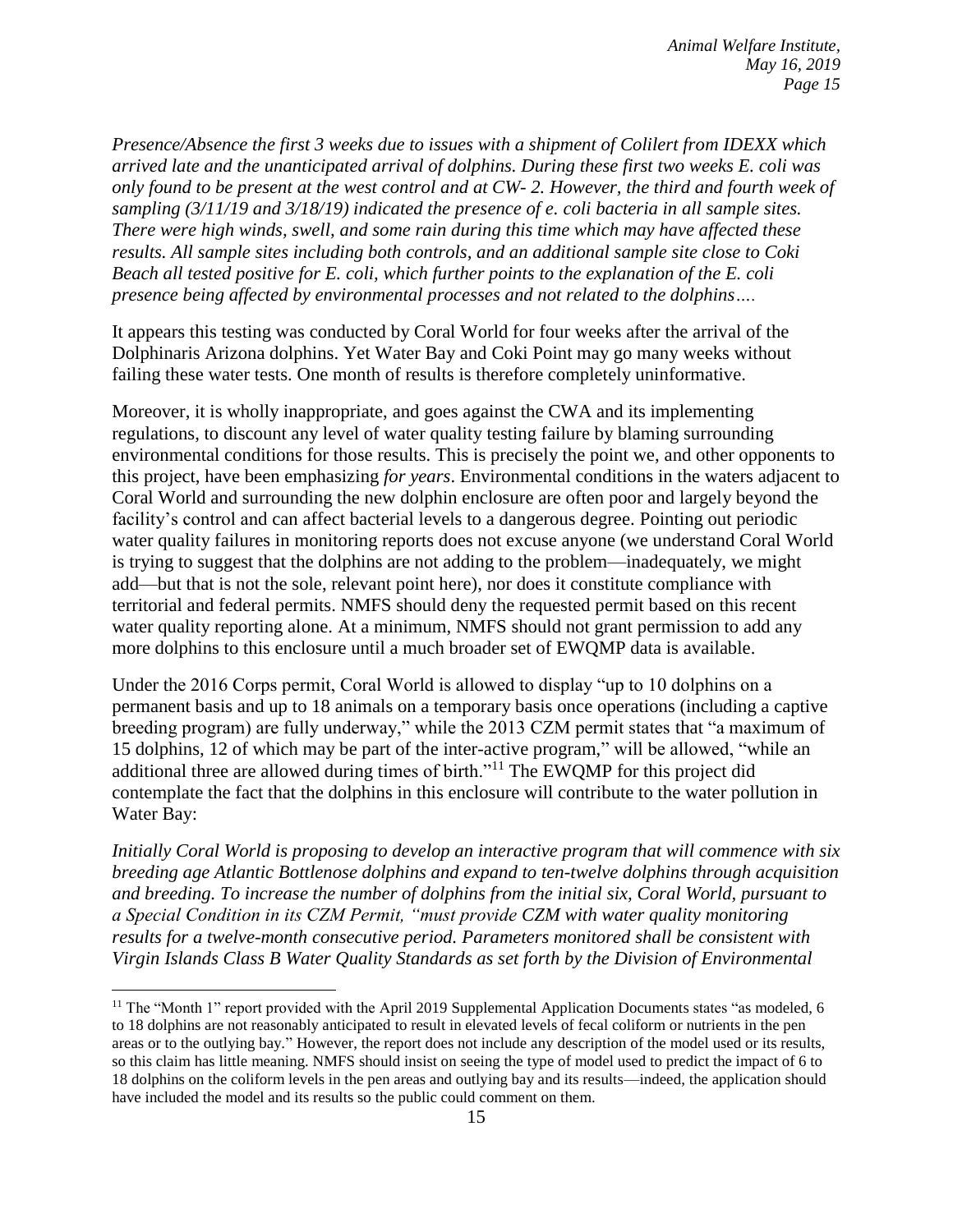*Protection."<sup>12</sup> These animals will feed and will defecate within the pen and therefore will have an impact on water quality. The dolphins will have an impact on water quality and will locally increase total coliform and fecal coliform bacteria in the water column when they defecate. Fecal coliform bacteria has a life span of 30 minutes to several days in seawater depending on light exposure (Fujioka & Roger, 1981).*

Exhibit 27: 20150311 SAJ-1976-89037 EWQMP at 1-2. See EWQMP also at Ex. 16: BiOp at Appendix D. While it is unclear how effective the EWQMP's proposed monitoring will be for assessing, let alone addressing, water quality problems within the enclosure, we have no confidence Coral World will diligently comply with the requested monitoring or even accurately report the results, given the company's history of violating its TPDES permits (see below).

#### The EWQMP goes on to note:

 $\overline{a}$ 

*This monitoring plan includes monitoring to ensure that fecal coliform levels and nutrient levels do not become elevated above the allowable limits. If levels increase above allowable limits steps will be taken to address the issue. The dolphins will be removed from the water* [sic] *the dolphin staff will mobilize a pool liner into one or both of the smaller pools. These liners as designed by the US Navy to protect their dolphins are a simple system that isolates the dolphin's water from the polluted water. The dolphins' water will be filtered by cartridge filter and treated with ozone. The Skid mounted filtration system is similar to the off the shelf system developed by Coral World vendor Emperor Aquatics but will be custom designed to use ozone for the disinfectant produced by Del ozone generators and will have cartridge filters to eliminate backwash discharge into the ecosystem. There will not be a backwash discharge into the environment. Chlorine will not be used as a disinfectant. These small pools developed for the US Navy marine mammal program are capable of supporting dolphins for several weeks in emergency situations. Once the dolphins are removed it can be determined whether or not the dolphins are responsible for the elevated readings. Based on existing data 5 to 10 dolphins should not result in significantly elevated readings, if it is determined that the dolphins are responsible for negatively impacting the water quality, overfeeding or other contributing issues will have to be evaluated and corrected. DPNR, COE and NMFS will be informed and involved in the solution.*

Exhibit 27: EWQMP at 2. While perhaps logistically doable, this process as described seems elaborate and laborious. It is certainly *not* a long-term option if the dolphins' welfare is to be

… (v) Bacteria: the 30 day geometric mean for enterococci shall not exceed 30 CFU/100 mL and no more than 10 percent of the samples collected in the same 30 days shall exceed 110 CFU/100mL.

(vi) Phosphorus: Phosphorus as total P shall not exceed 50 µg/l in marine and coastal waters.

<sup>&</sup>lt;sup>12</sup> The USVI Water Quality Standards, Rules and Regulations, numerical water quality criteria, set standards for Class B waters (which includes the waters surrounding St. Thomas) at:

<sup>…</sup> (ii) Dissolved oxygen: Not less than 5.5 mg/l except when due to natural causes.

<sup>(</sup>iii) pH: Normal range of pH must not be extended at any location by more that  $\pm 0$  .1 pH unit. At no time shall the pH be less than 7. 0 or greater than 8.3.

<sup>12</sup> V.I.C. § 186-4 (c)(2)(B), available at<https://www.epa.gov/sites/production/files/2014-12/documents/viwqs.pdf> at p. 23.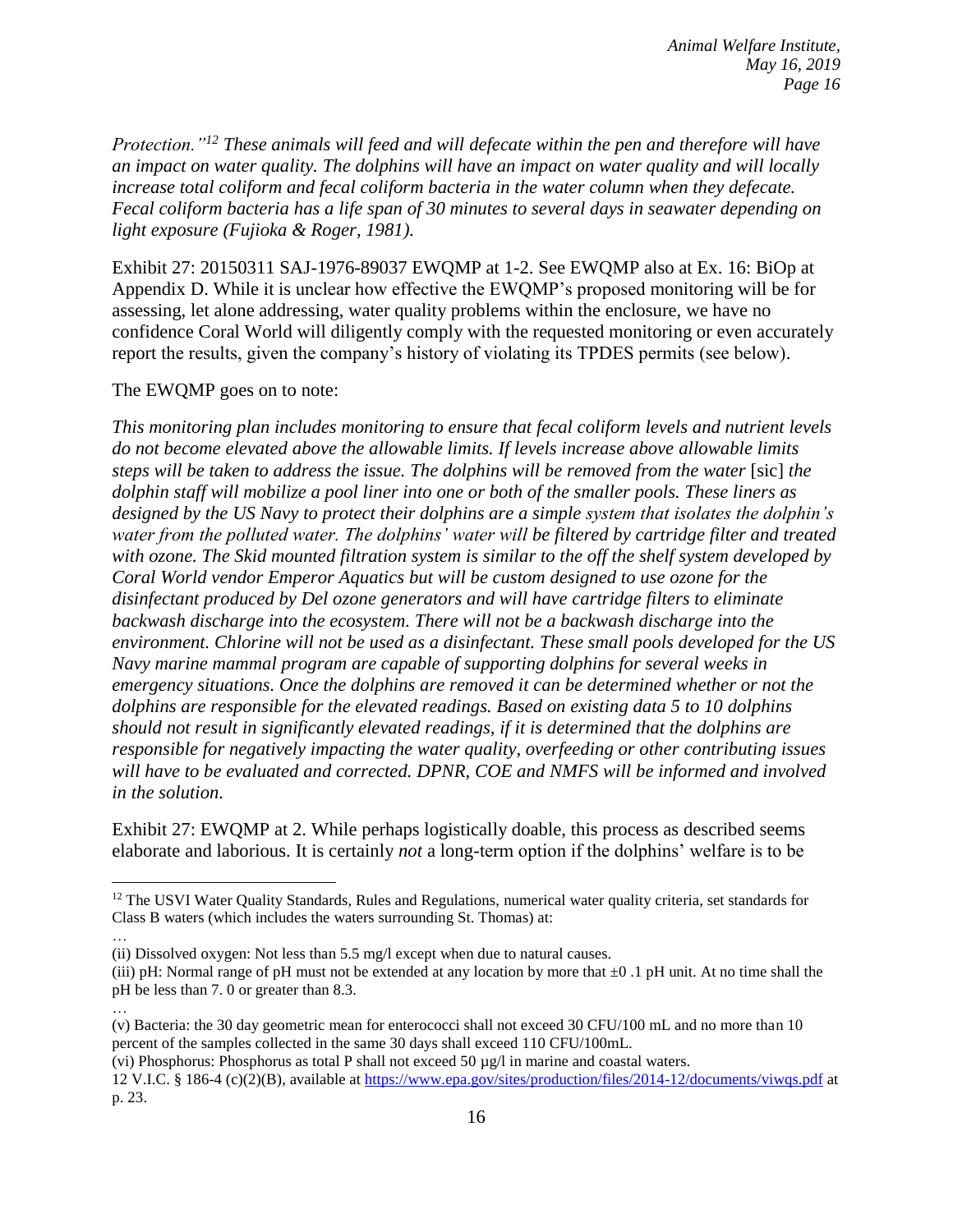protected (despite the reference to the US Navy program using small pools for "several weeks," such longer-term maintenance would still be stressful and is arguably not acceptable for commercial entertainment versus military use in the name of national security). Meanwhile, the projected impacts outside the enclosure are not promising in the least:

*The placement of both the double row of fencing and the wave barrier will have significant impacts on water circulation around the facility itself. The fencing will reduce currents by as much as 25% and the wave barrier, since it is alternating boards, will create an area of still water downstream of the current direction. This will reduce the flushing of the area. This will have less of an impact to the east, because surface currents in the area are usually to the west, there is a current to the east at depth but this will only be partially blocked since the wave barrier will have between 3 ft. and 5 ft. of clearance below it. The stilling of the current behind the wave barrier could result in slightly higher temperatures and buildup of nutrients and bacteria. The water quality monitoring will include testing both in and outside of the pens to ensure that negative impacts are not occurring.*

Exhibit 27: EWQMP at 2. Yet the Corps approved this project, disregarding the obvious water quality concerns, without so much as a public comment period on its own environmental assessment of this project, something that raises NEPA concerns in and of itself.

Additionally, Coral World is the holder of TPDES Permit No. VI0040291. Exhibit 28: TPDES Permit exp Nov 2018. Coral World's TPDES permit authorizes discharges into Coki Point and Water Bay (as well as into its own irrigation system and turtle pool), in accordance with effluent limitations and monitoring requirements and other conditions set forth in the permit, including the collection system's internal outfalls. Coral World is in fact contributing to the pollution in Water Bay, and the inclusion of dolphins in a sea pen in this bay will only make water quality matters worse.

In July 2016, NMFS and the DPNR agreed with Coral World/BioImpact that Coral World's existing TPDES permit should be modified to incorporate the dolphin facility, and include water quality and environmental monitoring. The DPNR stated "[t]his activity certainly falls under the definition of a point source under TPDES regulation and it's important to provide protection of this particular water body." Exhibit 29: B. Keularts, DPNR to L. Carrubba, NOAA and A. Dempsey, BioImpact (July 12, 2016) (NMFS FOIA production doc. 0.7.805.5064). In September 2016, the DPNR sent a letter requiring that Coral World, within 180 days of completion of the dolphin enclosure, submit a modification for Coral World's TPDES Permit to include discharge from this enclosure. Exhibit 30: USVI DPNR DEP to Trudie Prior, Coral World, re: Proposed Dolphin Enclosure Project – TPDES Permit Requirements, Sept. 12, 2016 (NMFS FOIA production doc. 0.7.805.5065-000001.pdf).

While the TPDES permit expired in November 2018, it has reportedly been renewed (Exhibit 31: Renewed TPDES permit (FOIA request pending), despite numerous violations in the past by Coral World. Exhibit 32: Results for Coral World from the EPA ECHO database, identifying the facility as currently Significant/Category 1 Noncompliant. NMFS absolutely must not allow a transport of dolphins to Coral World—as an import now or as a domestic transfer in the future as long as Coral World is *routinely* non-compliant with its TPDES permit. Only and until Coral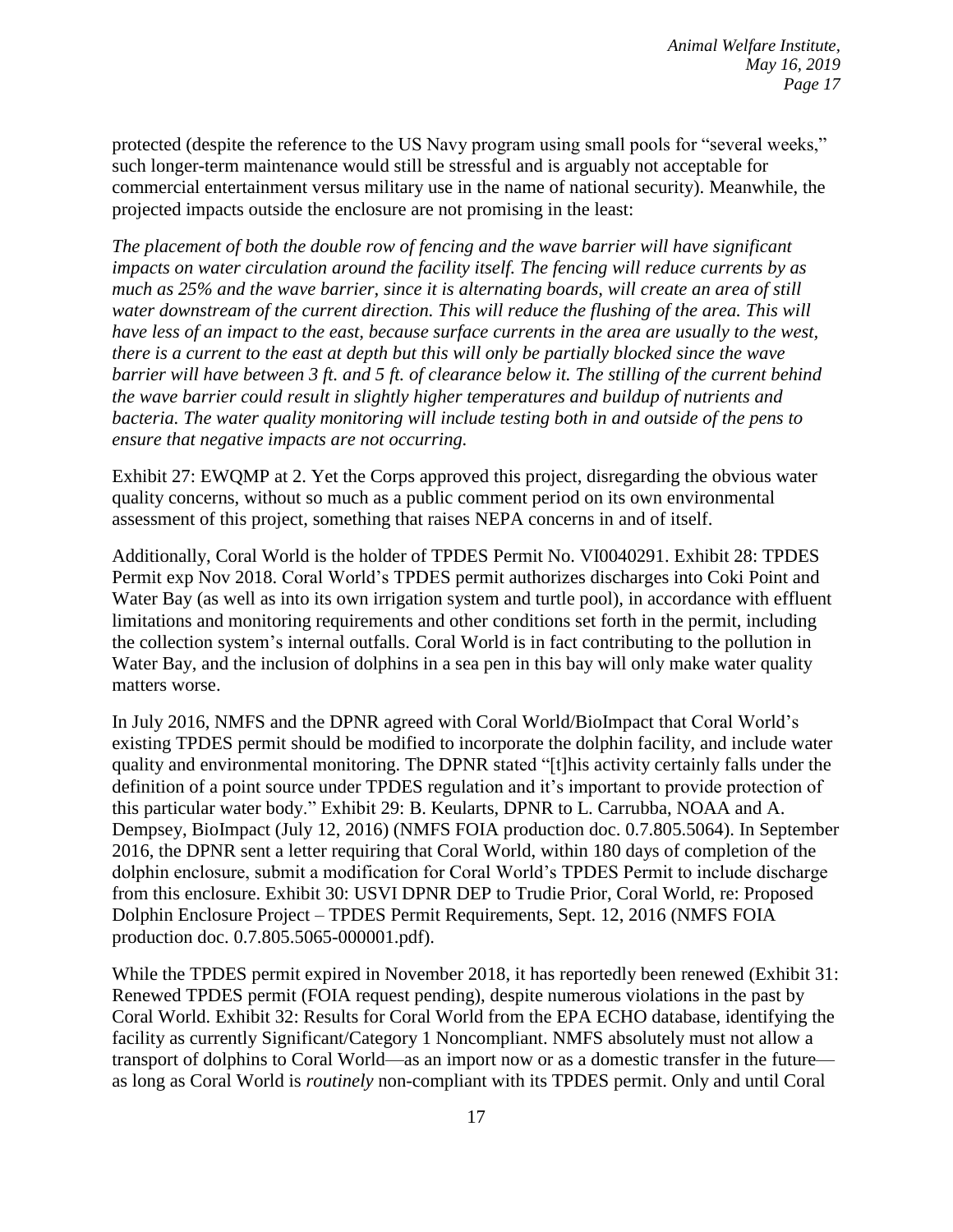World is removed from the Significant/Category 1 Noncompliant category for its discharges into Water Bay and Coki Point can any transfer of dolphins under NMFS jurisdiction be contemplated, let alone allowed.

### 3. Conflicts with Water Bay tourism

Since the transfer of four dolphins from Dolphinaris Arizona to Coral World in February 2019, local contacts on St. Thomas have reported to AWI that boats and jet skis have been operating in very close proximity to the sea pen (some tourism operators appear to be located directly adjacent to the dolphin enclosure). In one instance caught on video by a drone,  $^{13}$  a speed boat passed the sea pen at high speed and then abruptly slowed down and stopped. Particularly for dolphins who were born, grew up, and have lived only in tanks (the Dolphinaris dolphins), this sort of boating behavior would likely be very disturbing. Abrupt changes in speed and noise output are known to be disturbing to wild dolphins<sup>14</sup> and are always discouraged (guidelines) or prohibited (regulations) when there are rules in an area with whale watching.<sup>15</sup> Speed changes (and thus noise output from the engine) should always be gradual and boats should not slow down or be brought up to speed closer than 100 yards from the animals. The vessel operators near Coral World's new dolphin enclosure should either be instructed to observe these guidelines or simply be relocated altogether. Of course, siting the dolphin enclosure in such close proximity to vessel operators of this type was ill-advised from the outset.

If NMFS is to allow this dolphin import, it should place conditions into the permit requiring a slow wake zone and a navigational buffer of 50-100 yards around the dolphin enclosure.

4. Dolphins already present at Coral World

In April 2019, AWI obtained documentation through FOIA that detailed the process by which NMFS authorized the transfer of dolphins from Dolphinaris Arizona to Coral World in mid-February 2019. In short, Dolphinaris requested an emergency waiver of the 15-day notification requirement for the transport of its two dolphins, which NMFS approved in consultation with APHIS. Additionally, Dolphin Quest had submitted a 15-day transport notification for its two dolphins that were on loan to Dolphinaris. In an internal email, NMFS stated, "[p]ending APHIS approval, all 4 dolphins will be transported to Coral World in the very near future." Exhibit 33: Email chain re: Waiver for Dolphinaris AZ to Coral World Transfer/Transport (Feb. 12, 2019) (NMFS FOIA production doc. 2019-000755\_UR8). 16

<sup>13</sup> See<https://youtu.be/CataGhcXGN4> (last visited May 15, 2015).

<sup>&</sup>lt;sup>14</sup> See, for example, Nowacek, S. M., Wells, R. S. and Solow, A. R. 2001. Short-term effects of boat traffic on bottlenose dolphins, *Tursiops truncatus,* in Sarasota Bay, Florida *Mar. Mamm. Sci.* 17: 673-688, available at [https://onlinelibrary.wiley.com/doi/abs/10.1111/j.1748-7692.2001.tb01292.x.](https://onlinelibrary.wiley.com/doi/abs/10.1111/j.1748-7692.2001.tb01292.x)

<sup>&</sup>lt;sup>15</sup> See, for example, https://wwhandbook.<u>iwc.int/en/responsible-management/benefits-and-impacts-of-whale-</u> [watching](https://wwhandbook.iwc.int/en/responsible-management/benefits-and-impacts-of-whale-watching) and<https://iwc.int/wwguidelines#manage>

<sup>&</sup>lt;sup>16</sup> In a letter dated February 6, 2019, "[g]iven the abnormal series of four bottlenose dolphin deaths, including that of Dolphin Quest animal NOA0006062, since September 2017," NMFS granted the request for a waiver of the 15-day notification and authorized transport to occur upon receipt of the letter. NMFS stated that "there appears to be valid medical concerns necessitating that the transport occur immediately." Exhibit 34: J. Harrison, NMFS to M. Campbell, Dolphin Quest (Feb. 6, 2019), NMFS FOIA production doc. 2019-000755\_UR14. On February 11, the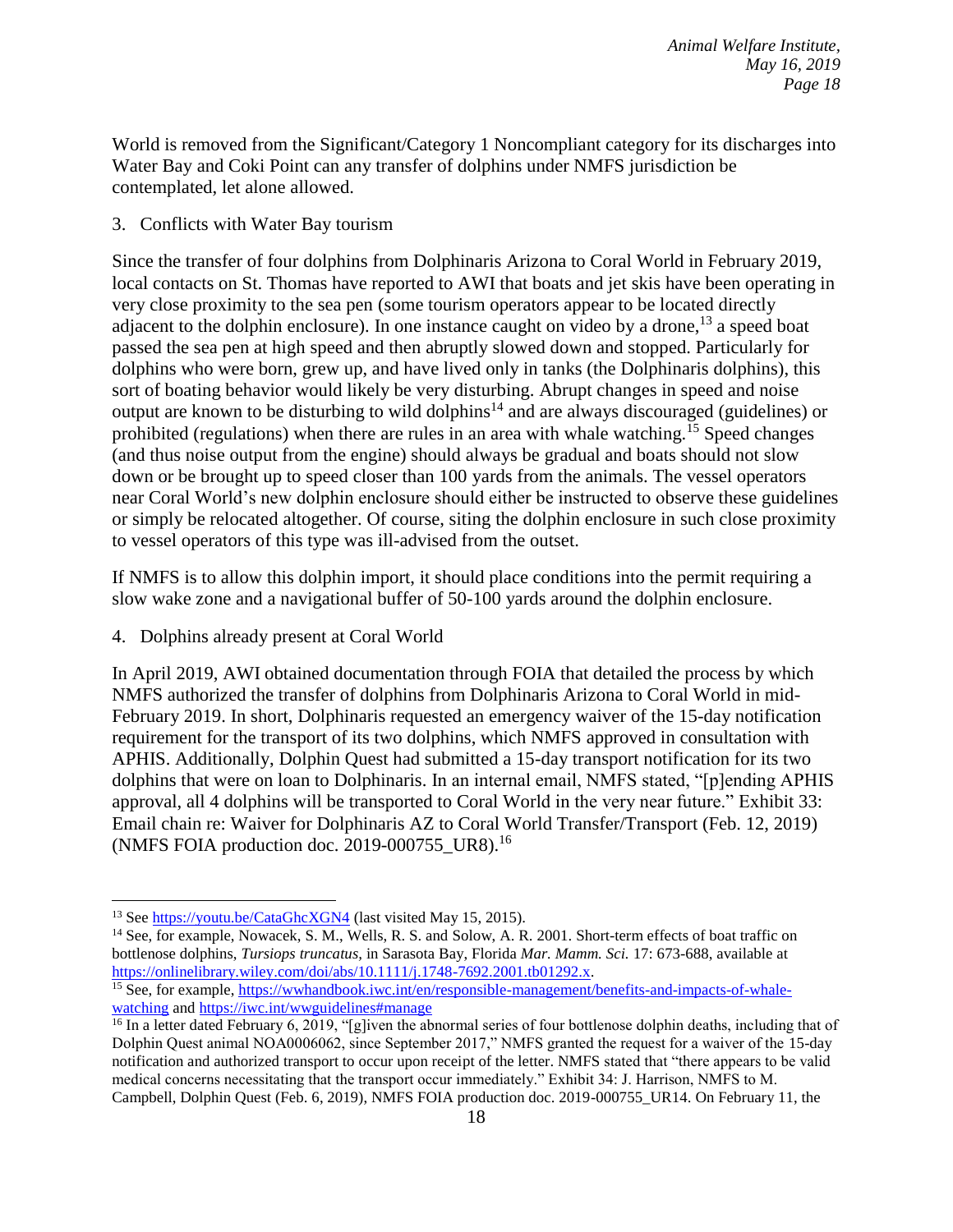On the night of February 19, 2019, four dolphins were transferred from Dolphinaris Arizona to Coral World. We understand there was an urgent need to remove the dolphins from Dolphinaris after the facility experienced four deaths within a 16-month period. However, we believe these dolphins should have been returned to their facilities of origin (Dolphin Quest Hawaii and Six Flags Discovery Kingdom), and we are very concerned about the placement of these dolphins into Water Bay.

Despite the "valid medical concerns" noted by NMFS, the public display import application for these three additional dolphins states "[q]uarantine is not necessary, due to… the known health of the involved dolphin populations." This is not logical; either there are valid medical concerns, making quarantine vital, or quarantine is not necessary because there *are* no medical concerns. These conclusions are mutually exclusive. NMFS must clarify the quarantine situation before any decision is made on this permit application. (We are concerned that free-ranging dolphins who are occasionally seen passing Coki Point would be at risk from pathogens these dolphins may have carried from Arizona. However, more relevant to this import permit application, we are concerned that the dolphins from Bermuda may be exposed to these pathogens as well. This import may thus pose an "unnecessary risk" to the health and welfare of the dolphins being imported (see 50 C.F.R. § 216.34), given the unintended presence of the Dolphinaris Arizona dolphins at Coral World, as well as the exposure of the dolphins from Bermuda to the sewage contamination that appears to be routine in Water Bay.)<sup>17</sup>

Additionally, the application does not clearly contemplate how many dolphins will already be present at Coral World, in one place stating that "[o]ne or more of [the six dolphins allowed in the first year of operation by local permits] may be at the facility prior to the import." The application, original and revised, does not specifically reflect the transfer of the four dolphins from Dolphinaris, but NMFS must absolutely consider their presence when assessing the impact of this proposed import on the three Bermuda dolphins.

general manager of Dolphinaris Arizona wrote to NMFS requesting emergency transfer waiver approval for two dolphins, Ping and Sonny, from Dolphinaris Arizona to Coral World "because we feel it will be best for these two animals to be transferred with the other two tank mates (Liko and Noelani) who are also going to Coral World due to the high mortality rates at this facility." Exhibit 35: Email chain re: Transfer/Transport Dolphinaris Coral World (Feb. 11, 2019), 2019-000755\_UR6.

<sup>&</sup>lt;sup>17</sup> The addition in the Supplemental Application Documents of the April 15, 2019 Chicago Zoological Society's (CZS) Veterinary Letter to NMFS does not change our views on this. The letter notes that CZS-Brookfield Zoo has reviewed the complete medical records of the Dolphinaris dolphins now living at Coral World (said records should also be made available to the public), as well as "all publically available materials related to the death of four dolphins at the Dolphinaris Arizona facility." (We note this language suggests CZS-Brookfield Zoo did *not* review the full medical and necropsy records of the animals who died at Dolphinaris, a significant omission.) CZS stated it did not "see evidence of a common cause of death among the Arizona dolphins," that "the animals at Coral World *appear* in good health" (emphasis added) and it concluded there is no perceived risk of infectious disease. However, without more publicly available evidence, these are not convincing arguments that there is no risk to the dolphins in Bermuda. A common cause of death is not necessary for there to be a problem in exposed survivors, such as a communicable disease. Moreover, we are troubled by Dr. Adkesson's declaration that the dolphins "appear" to be in good health, given he was able to review the surviving animals' complete medical records—apparently absent his own veterinary examination, he would not commit himself further than this.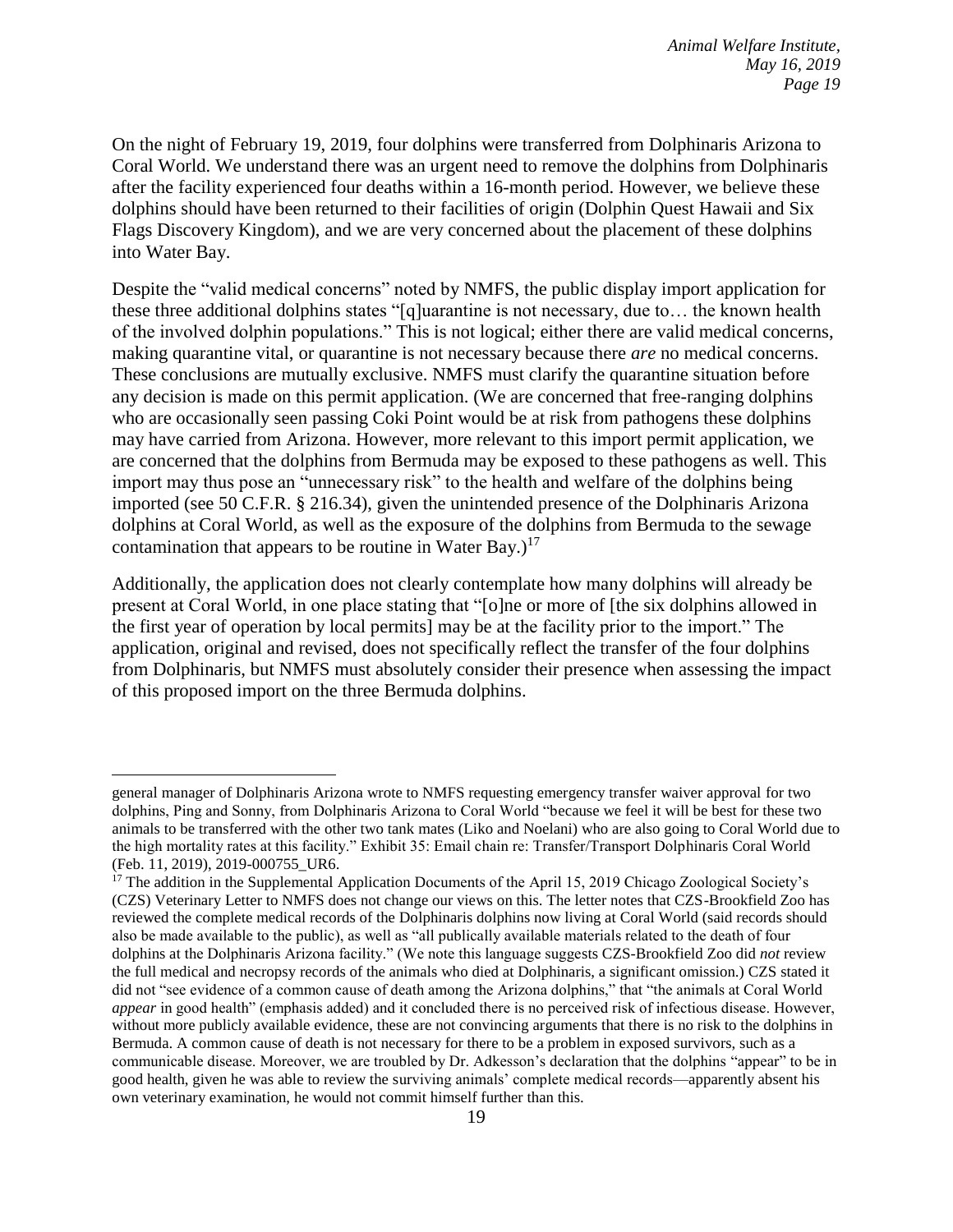#### **V. Brookfield Zoo**

 $\overline{a}$ 

Brookfield Zoo, established in 1934 by the CZS, opened the first inland dolphinarium in the country in 1961.<sup>18</sup> A 1975 description of that tank stated it was 100 feet long, 25 feet wide and ranging from 6 to 18 feet deep, with a capacity of 190,000 gallons of water.<sup>19</sup> A redesigned exhibit opened in June 1987 as four pools, the largest being a 50,000 square foot pool that is 25 feet deep, with three smaller pools (a semi-circular medical pool and two circular holding pools, each 14 feet deep) interconnecting to it via gates.

During the 1972 Senate hearings that led to passage of the MMPA, public display industry testimony in opposition to the anticipated Harris Bill, S. 1315, and other proposed marine animal legislation, noted "a total of 182 porpoises (dolphins) have been dealt with… since [this series of] captures were made in May 1955" and in 1961, six dolphins were sent to Brookfield Zoo.<sup>20</sup>

During this era, like other U.S. facilities, Brookfield Zoo engaged in captures of wild dolphins from waters off the coast of the United States, as permitted under the MMPA by NMFS. See, e.g. Exhibit 37: 40 Fed. Reg. 20,332 (May 9, 1975); Exhibit 38: 40 Fed. Reg. 50,298 (Oct. 29, 1975); Exhibit 39: 41 Fed. Reg. 2,841 (Jan. 20, 1976). In 1989, the public display industry established a voluntary moratorium on the capture of bottlenose dolphins from the Gulf of Mexico and Atlantic waters due to a lack of information about stock structure and poor population estimates in some areas.<sup>21</sup> By the early 1990s, Brookfield Zoo transitioned to obtaining its dolphins from already captive populations. See, e.g., 56 Fed. Reg. 7,835 (Feb. 26, 1991); 56 Fed. Reg. 30,736 (July 5, 1991).

Brookfield Zoo has a breeding loan agreement with Dolphin Quest Bermuda—several of its dolphins are held there and all three of the dolphins proposed for import were born at Dolphin Quest but belong to the CZS (interestingly, Table 1 in the application notes that one of the dolphins, NOA0010155, belongs to Dolphin Quest, yet the two letters in Document 5 in the application file state that all three dolphins belong to the CZS), as they are progeny of mothers born at Dolphin Connection in Florida, a Brookfield Zoo satellite facility. In 2010, NMFS issued a permit to Brookfield Zoo to import two captive-born bottlenose dolphins (we presume progeny resulting from the breeding loan), one male and one female, from Dolphin Quest Bermuda. See File No. 15498, 75 Fed. Reg. 42,689 (July 22, 2010).

<sup>18</sup> Steve Dale, Zoo pool design is big splash with dolphins, *Chicago Tribune*, June 14, 1987, available at [http://www.chicagotribune.com/news/ct-xpm-1987-06-14-8702140410-story.html#share=email~story.](http://www.chicagotribune.com/news/ct-xpm-1987-06-14-8702140410-story.html#share=email~story) <sup>19</sup> See *id*.; see also 40 Fed. Reg. 50,298.

<sup>&</sup>lt;sup>20</sup> Exhibit 36: Hearings before the Subcommittee on Oceans and Atmosphere of the Committee on Commerce, U.S. Senate, 92nd Congress 2nd Session on S. 685, 1315, 2579, 2639, 2871, 3112, 3161 and amendment 1048, ocean mammal legislation, at 659 (1972), and in 2 Legislative History of the Marine Mammal Protection Act of 1972: P.L. 92-522: 86 Stat. 1027: October 21, 1972 I (1972) (statement of Burton Clark, Vice President and General Manager of Miami Seaquarium).

<sup>21</sup> Hayes, S.A., Josephson, E., Maze-Foley, K., Rosel, P.E. 2017. *US Atlantic and Gulf of Mexico Marine Mammal Stock Assessments—2016*. NOAA Technical Memorandum NMFS-NE-241 (Woods Hole, Massachusetts: Northeast Fisheries Science Center).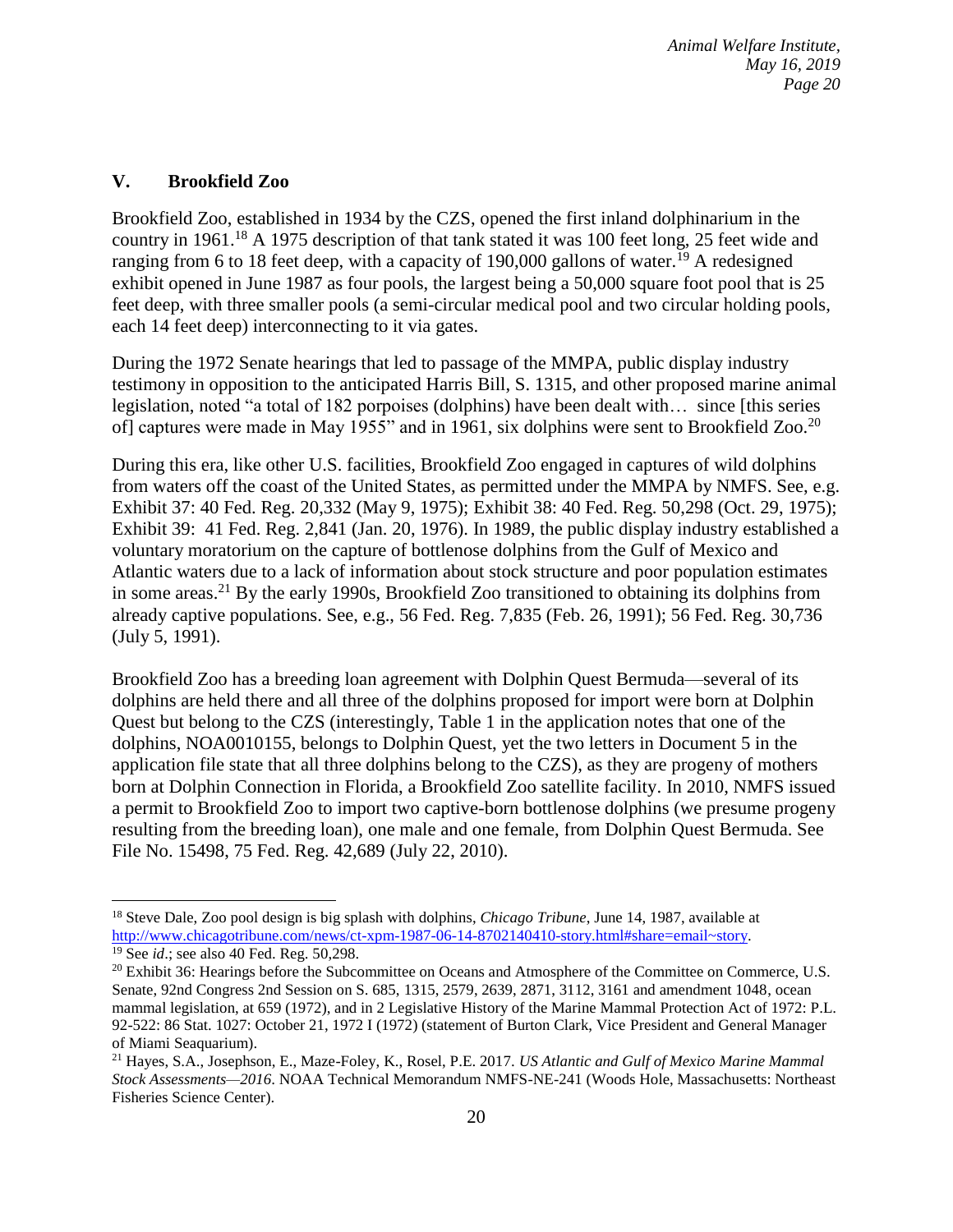The application does not clearly state how many dolphins are currently present at Brookfield Zoo. Yet the website Cetabase (along with other media sources) reports that there are currently seven bottlenose dolphins there, five female and two male; four of the current seven were born at Brookfield Zoo.<sup>22</sup> Over the past five years, the facility has experienced four bottlenose dolphin deaths, including one female, Maxine, who lived to only 3.5 years of age, and reportedly died of a bacterial infection.<sup>23</sup> "Two dolphin calves died not long after being born at the zoo in late 2014, losses attributed to the species' high infant mortality rate. In 2011 a 4-year-old died after apparently colliding with another dolphin shortly before a show and suffering a skull fracture in what was termed a freak accident."<sup>24</sup> After what is now almost five decades of holding dolphins for display, Brookfield Zoo is still experiencing dolphin deaths and accidents that are alarming.

#### **VI. Transport Concerns**

Even when conducted by experienced personnel using established practices, the transport and handling of dolphins is stressful and increases the dolphins' risk of death.<sup>25</sup> However, the Applicant claims that dolphins experience "little to no effect in transport." Application at p. 13. This claim is false and their only support for it is an outdated edition of *The CRC Handbook of Marine Mammal Medicine*, from 2001. However, the latest edition of this reference, from 2018, states that "Marine mammal stress research has advanced considerably in recent years."<sup>26</sup> Given this, citing a reference that is 18 years old is inappropriate. A number of papers,  $27$  all published after the application's single reference, note that cetaceans are in fact subject to stress during handling and transport, stress that can lead to social and/or physiological impacts (including immune suppression) that may have negative welfare consequences. The application's glib

<sup>&</sup>lt;sup>22</sup> Cetabase: Brookfield Zoo, Living:<http://www.cetabase.org/captive/cetacean/brookfield-zoo/> (last visited April 30, 2019).

<sup>23</sup> *Id.* at Dead; Steve Johnson, Young Brookfield Zoo dolphin dies unexpectedly, *Chicago Tribune*, June 12, 2018, available at [https://www.chicagotribune.com/news/local/breaking/ct-ent-brookfield-zoo-dolphin-dies-20180612](https://www.chicagotribune.com/news/local/breaking/ct-ent-brookfield-zoo-dolphin-dies-20180612-story.html) [story.html.](https://www.chicagotribune.com/news/local/breaking/ct-ent-brookfield-zoo-dolphin-dies-20180612-story.html)

 $\overline{^{24}Id}$ . at Steve Johnson (2018).

<sup>&</sup>lt;sup>25</sup> Noda, K., Akiyoshi, H., Aoki, M., Shimada, T., and Ohashi, F. 2007. Relationship between transportation stress and polymorphonuclear cell functions of bottlenose dolphins, *Tursiops truncatus. J. Vet. Med. Sci.* 69: 379–383; Spoon, T.R. and Romano, T.A. 2012. Neuroimmunological response of beluga whales (*Delphinapterus leucas*) to translocation and a novel social environment. *Brain Behav. Immun.* 26: 122–131; Small, R.J. and DeMaster, D.P. 1995. Acclimation to captivity: A quantitative estimate based on survival of bottlenose dolphins and California sea lions. *Mar. Mamm. Sci.* 11: 510–519.

<sup>&</sup>lt;sup>26</sup> Atkinson, S. and Dierauf, L.A. 2018. Stress and marine mammals. In F.M.D. Gulland, L. Dierauf, and K. Whitman (eds.), *CRC Handbook of Marine Mammal Medicine,* 3rd edition (New York, New York: CRC Press), at 163.

<sup>27</sup> See, for example, Romano, T., Keogh, M., and Danil, K. 2002. *Investigation of the Effects of Repeated Chase and Encirclement on the Immune System of Spotted Dolphins* (Stenella attenuata) *in the Eastern Tropical Pacific*. Administrative Report LJ-02-35C (La Jolla, California: Southwest Fisheries Science Center); Desportes, G., Buholzer, L., Anderson-Hansen, K., Blanchet, M-A., Acquarone, M., Shephard, G., Brando, S., Vossen, A., and Siebert, U. 2007. Decrease stress, train your animals: The effect of handling methods on cortisol levels in harbour porpoises (*Phocoena phocoena*) under human care. *Aq. Mamm.* 33: 286–292; *id.* at Noda *et al.* (2007); Morisaka, T., Kohshima, S., Yoshioka, M., Suzuki, M., and Nakahara, F*.* 2010. Recent studies on captive cetaceans in Japan: Working in tandem with studies on cetaceans in the wild. *Intl. J. Comp. Psych.* 23: 644–663; and *id.* at Spoon and Romano (2012)*.*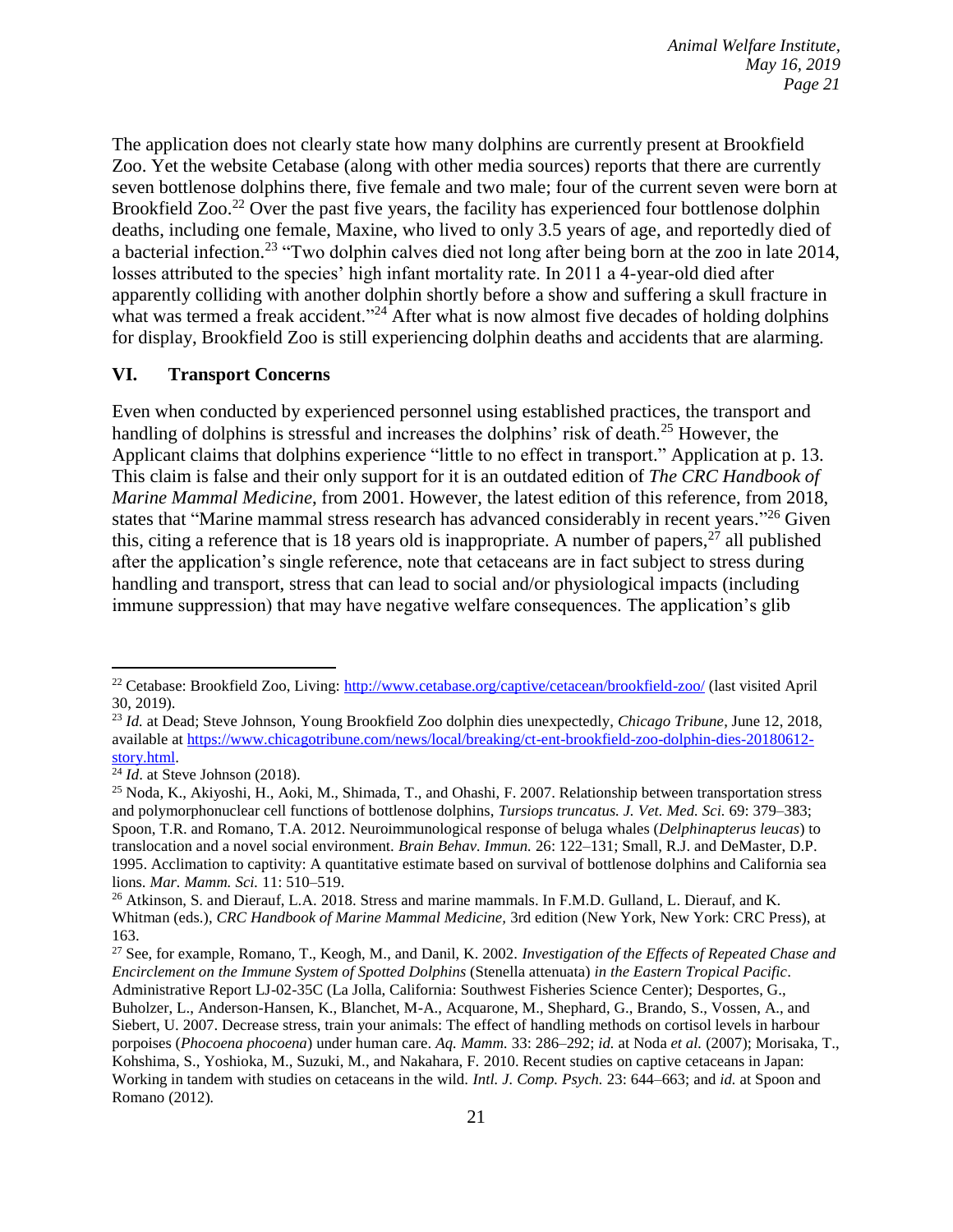dismissal of any risks associated with cetacean transport is unwarranted and raises questions about the objectivity of the Applicant.

# **VII. Conclusion**

We strongly feel this permit application is premature. It is vague and imprecise about when the transport will occur, which facility will receive the dolphins (particularly the third dolphin), and therefore which personnel will be involved. It is difficult not to conclude that this transfer is an attempt to "launder" these dolphins by involving a relatively non-controversial facility (Brookfield Zoo) when all along the intended destination is a highly controversial one (Coral World). If NMFS does not request the withdrawal of this permit application until the Applicant is better prepared to offer concrete details of the transport plans, at the least it should handle this application as if the final destination for all three dolphins is Coral World. The concerns related to Coral World are significant and diverse and completely different from the concerns related to Brookfield Zoo. If NMFS concludes a transfer to Coral World should be denied, the entire import permit application should be denied, as the risk of the dolphins "passing through" Brookfield—held there for some period of time before being sent to Coral World as a domestic transfer without public input—is too great.

Very truly yours,

cool

Georgia Hancock Of Counsel

Laon K

Naomi A. Rose, Ph.D. Marine Mammal Scientist

Cc: Dr. Peter Thomas, Executive Director, Marine Mammal Commission Hon. Jesus G. Garcia Hon. Richard J. Durbin Hon. Tammy Duckworth Dr. Barbara Kohn, USDA APHIS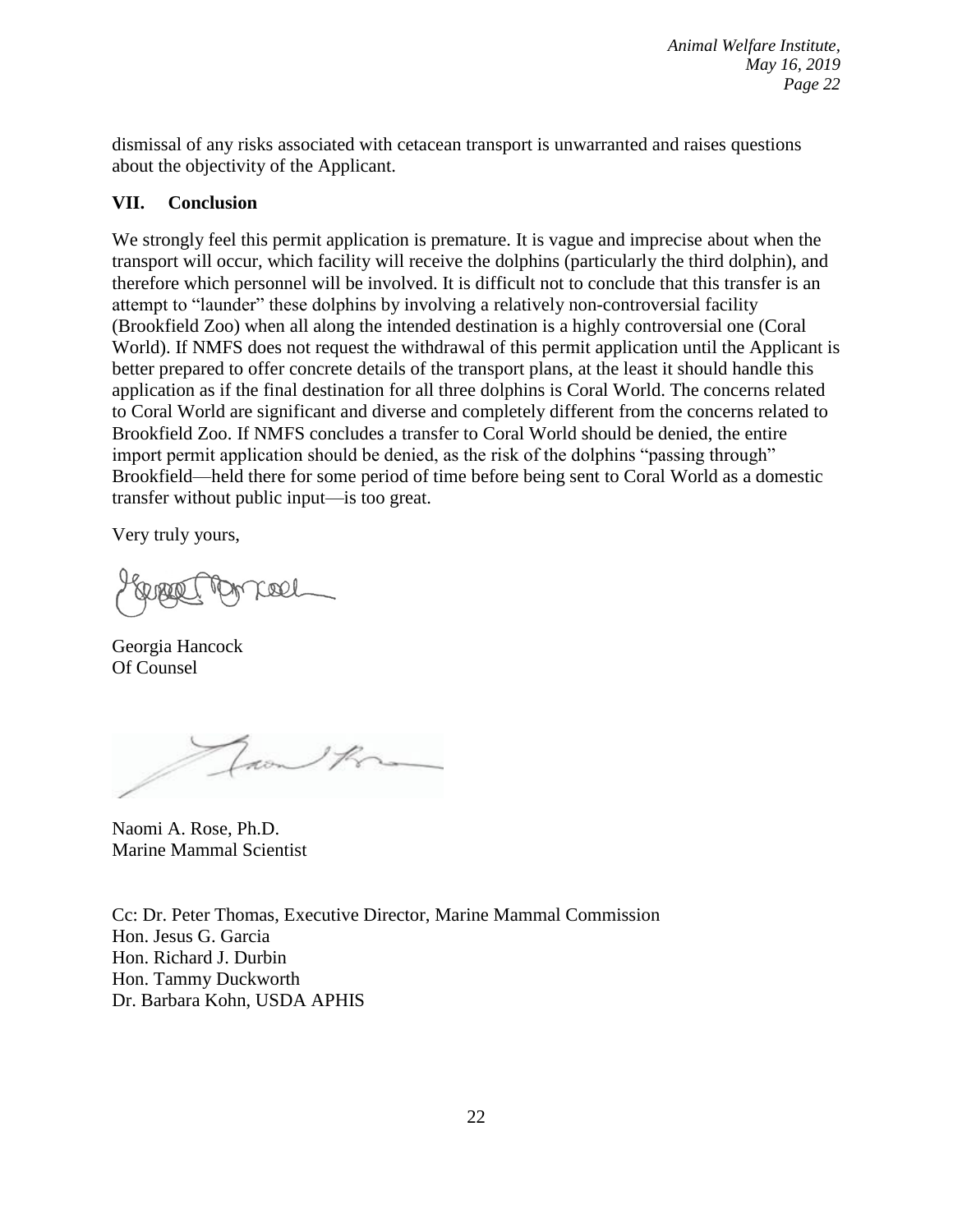Table 1. Water tests for Water Bay and Coki Point from Jan 4, 2018 until April 26, 2019. Weeks with a beach advisory that it was unsafe for human swimming noted with an 'X' and pink highlight (i.e., failed its Clean Water Act-mandated water quality test, with a reading greater than 70 colonies of enterococci per 100 ml of water—each beach advisory indicates conditions for the previous week). Weeks when reading was close to or in excess of USDA acceptable levels for captive marine mammals (for coliforms, 1000 most probable number) in red highlight.

Data obtained from:<https://dpnr.vi.gov/home/weekly-beach-advisory/>

| $\mathbf{F}$ = not vertice, $\mathbf{F}$ is = not sample, $\mathbf{F}$ is = not a valuable (exact value not omine, out test funded noted) | <b>BEACH</b>     | <b>WATER QUALITY</b>        | <b>BEACH</b>      | <b>WATER QUALITY</b>        |
|-------------------------------------------------------------------------------------------------------------------------------------------|------------------|-----------------------------|-------------------|-----------------------------|
|                                                                                                                                           | <b>ADVISORY</b>  | <b>DATA</b>                 | <b>ADVISORY</b>   | <b>DATA</b>                 |
|                                                                                                                                           |                  | <b>Enterococci colonies</b> |                   | <b>Enterococci colonies</b> |
|                                                                                                                                           | <b>Water Bay</b> | in #100ml                   | <b>Coki Point</b> | in #100ml                   |
| May 10, 2019 Beach Advisory                                                                                                               | x                | 450                         |                   |                             |
| May 2, 2019 Beach Advisory                                                                                                                |                  | $<$ 10                      |                   | $<$ 10                      |
| April 26, 2019 Beach Advisory                                                                                                             | $\mathsf{X}$     | 87                          | Χ                 | 73                          |
| April 12, 2019 Beach Advisory                                                                                                             |                  |                             |                   | 15                          |
| April 5, 2019 Beach Advisory                                                                                                              |                  | 62                          | X                 | 130                         |
| March 7, 2019 Beach Advisory                                                                                                              | $\mathsf{X}$     | 180                         |                   | 16                          |
| March 1, 2019 Beach Advisory                                                                                                              |                  | 36                          | Χ                 | 230                         |
| February 22, 2019 Beach Advisory                                                                                                          |                  | 22                          | Χ                 | 400                         |
| February 15, 2019 Beach Advisory                                                                                                          |                  | 31                          |                   | 20                          |
| February 8, 2019 Beach Advisory                                                                                                           |                  | 34                          |                   | 62                          |
| February 1, 2019 Beach Advisory                                                                                                           | <b>NV</b>        | 53                          | <b>NV</b>         | 5                           |
| January 25, 2019 Beach Advisory                                                                                                           | <b>NS</b>        |                             | <b>NS</b>         |                             |
| January 18, 2019 Beach Advisory                                                                                                           |                  | 63                          |                   | $\overline{2}$              |
| January 11, 2019 Beach Advisory                                                                                                           |                  | 27                          |                   | 60                          |
| January 4, 2019 Beach Advisory                                                                                                            | <b>NS</b>        |                             | <b>NS</b>         |                             |
| December 30, 2018 Beach Advisory                                                                                                          | <b>NS</b>        |                             | <b>NS</b>         |                             |
| December 21, 2018 Beach Advisory                                                                                                          |                  | 17                          |                   | 22                          |

 $N =$  not verified;  $NS =$  not sampled;  $NA =$  not available (exact value not online, but test failure noted) \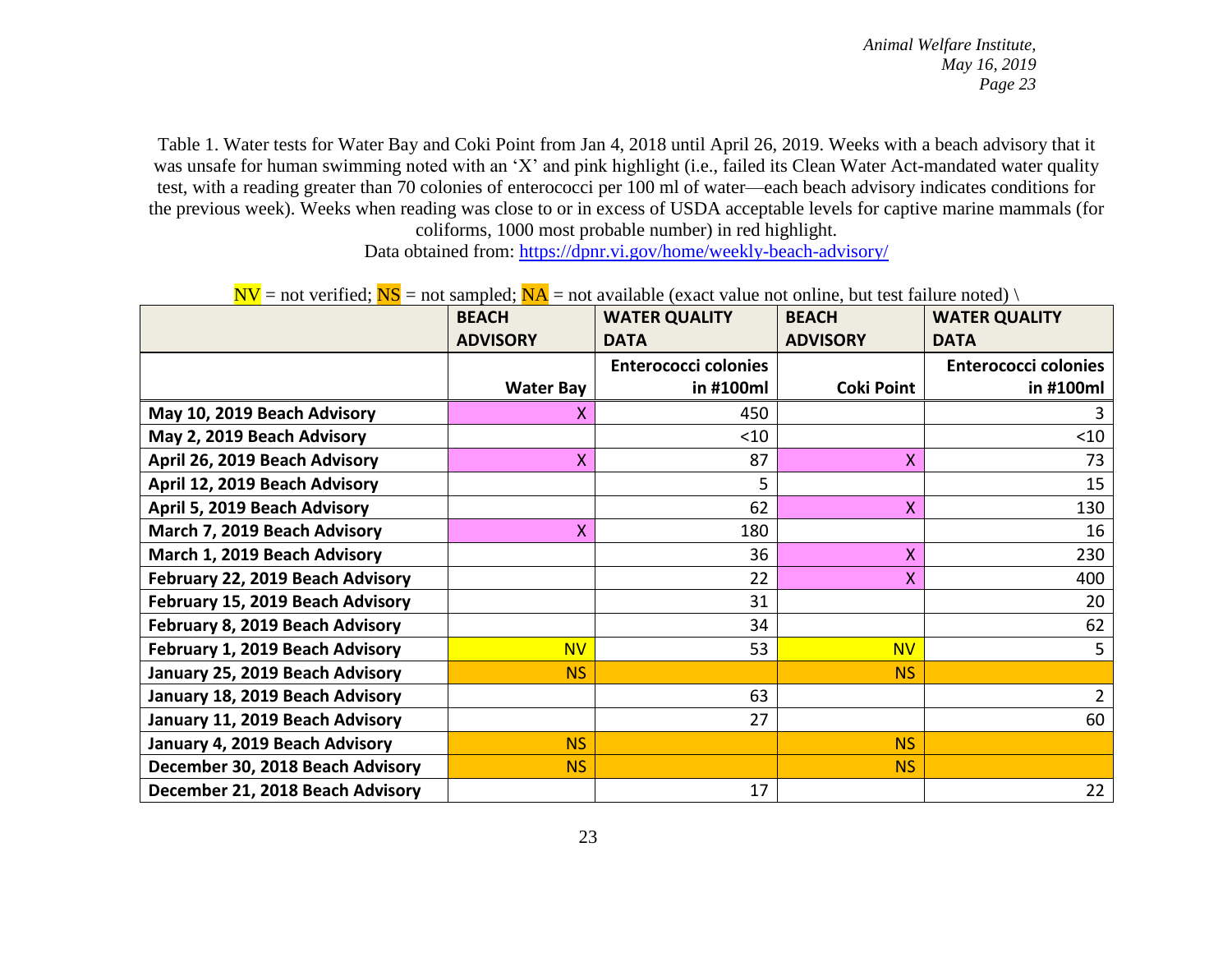| December 13, 2018 Beach Advisory  |              | 63   | $\mathsf{X}$ | 860            |
|-----------------------------------|--------------|------|--------------|----------------|
| December 7, 2018 Beach Advisory   | $\mathsf{X}$ | 71   |              | 27             |
| November 30, 2018 Beach Advisory  | $\mathsf{X}$ | >600 |              | $\overline{3}$ |
| November 21, 2018 Beach Advisory  |              | 5    | X            | 650            |
| November 15, 2018 Beach Advisory* |              | 9    |              | $\leq$ 1       |
| November 9, 2018 Beach Advisory*  | $\mathsf{X}$ | 400  | X            | 140            |
| November 2, 2018 Beach Advisory   | $\mathsf{X}$ | 490  |              | 6              |
| October 26, 2018 Beach Advisory   |              | 40   | $\mathsf{X}$ | 450            |
| October 19, 2018 Beach Advisory   |              | 38   |              | 6              |
| October 12, 2018 Beach Advisory   | X            | 140  |              | 5              |
| October 4, 2018 Beach Advisory    |              | 30   |              | 54             |
| September 27, 2018 Beach Advisory |              | 28   | $\mathsf{X}$ | 126            |
| September 21, 2018 Beach Advisory | $\mathsf{X}$ | 120  | $\mathsf{X}$ | 40             |
| September 14, 2018 Beach Advisory |              | 25   |              | 37             |
| September 7, 2018 Beach Advisory  |              | 52   | X.           | 1550           |
| August 31, 2018 Beach Advisory    |              | 10   |              | 31             |
| August 24, 2018 Beach Advisory    |              | 12   |              | 17             |
| August 17, 2018 Beach Advisory    | X            | 140  |              | 18             |
| August 10, 2018 Beach Advisory    | Χ            | 370  |              | 43             |
| August 3, 2018 Beach Advisory     | Χ            | 70   | $\mathsf{X}$ | 260            |
| July 27, 2018 Beach Advisory      | <b>NS</b>    |      | <b>NS</b>    |                |
| July 20, 2018 Beach Advisory      | X            | 100  | X            | 70             |
| July 13, 2018 Beach Advisory      |              | 20   |              | 31             |
| July 6, 2018 Beach Advisory       | <b>NS</b>    |      | <b>NS</b>    |                |
| June 28, 2018 Beach Advisory      | X            | 256  | X            | 288            |
| June 22, 2018 Beach Advisory      |              | 31   | X            | 97             |
| June 15, 2018 Beach Advisory      | X            | 73   | X            | 109            |
| June 8, 2018 Beach Advisory       | $\mathsf{X}$ |      | $\mathsf{X}$ |                |
| June 1, 2018 Beach Advisory       | $\mathsf{X}$ | 529  | $\mathsf{X}$ | 441            |